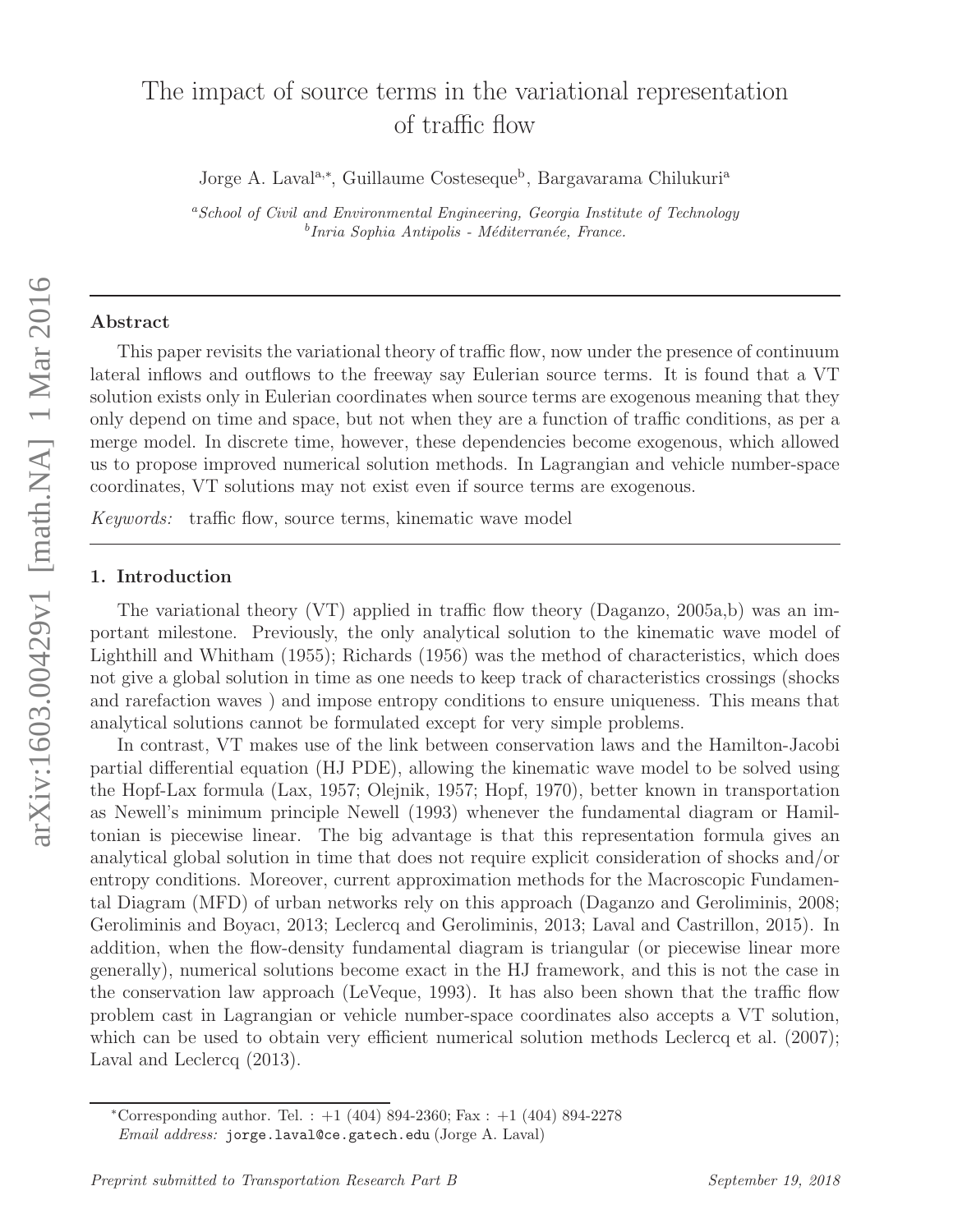The traffic flow problem with source term is also of great interest; e.g., it can be used to approximate (i) long freeways with closely spaced entrances and exits, (ii) the effect of lanechanging activity on a single lane, or (iii) the effects of turning movements, trip generation and trip ends in the MFD. But the underlying assumption in the previous paragraphs is that vehicles are conserved. This begs the twofold question, are representation formulas for the VT solutions still valid, or even applicable, when there is a Eulerian source term? If not, can efficient numerical solution methods still be implemented? Recent developments in this area have not answered these questions as they are primarily concerned with discrete source terms (e.g., Daganzo, 2014; Costeseque and Lebacque, 2014a,b).

To answer these questions this paper is organized as follows. In section 2 we formulate the general problem and show that in general VT solutions are not applicable; but section 3 shows that they are when the source term is exogenous. Based on these results, section 4 presents numerical methods for the endogenous inflow problem that outperform existing methods. Section 5 briefly shows that in space-Lagrangian and time-Lagrangian coordinates VT solutions do not exist even if source terms are exogenous. A discussion of results and outlook is presented in section 6.

#### 2. Problem Formulation

Consider a long homogeneous freeway corridor with a large number of entrances and exits such that the net lateral freeway inflow rate,  $\phi$ , or inflow for short, can be treated as a continuum variable in time  $t>0$  and location  $x\in\mathbb{R}$ , and has units of veh/time-distance. The inflow is an endogenous variable consequence of the demand for travel, and could be captured by a function of the traffic states both in the freeway and the ramps. For simplicity, in this paper the inflow is assumed to be a function of the density,  $k(t, x)$ , of the freeway only, i.e.  $\phi = \phi(k(t, x))$ , but also the exogenous case  $\phi = \phi(t, x)$  will be of interest.

In any case, the traffic flow problem analyzed in this paper is the following conservation law with source term:

$$
k_t + H(k)_x = \phi,\tag{1a}
$$

$$
k = g \quad \text{on} \quad \Gamma \tag{1b}
$$

where H is the fundamental diagram, g is the data defined on a boundary Γ, and variables in subscript represent partial derivatives. Now we define the function  $N(t, x)$  such that:

$$
N_x = -k \quad \text{say} \quad N(t, x) := \int_x^{+\infty} k(t, y) dy,\tag{2}
$$

and integrate (1) with respect to x to obtain its HJ form (Evans, 1998):

$$
N_t - H(-N_x) = \Phi,\tag{3a}
$$

$$
N = G \quad \text{on } \Gamma,\tag{3b}
$$

where we have defined:

$$
G(t,x) = \oint_{\Gamma} g(t,x)d\Gamma, \quad (t,x) \in \Gamma, \quad \text{and}
$$
  

$$
\Phi(t,x) = -\int_{0}^{x} \phi(t,y)dy
$$
 (4b)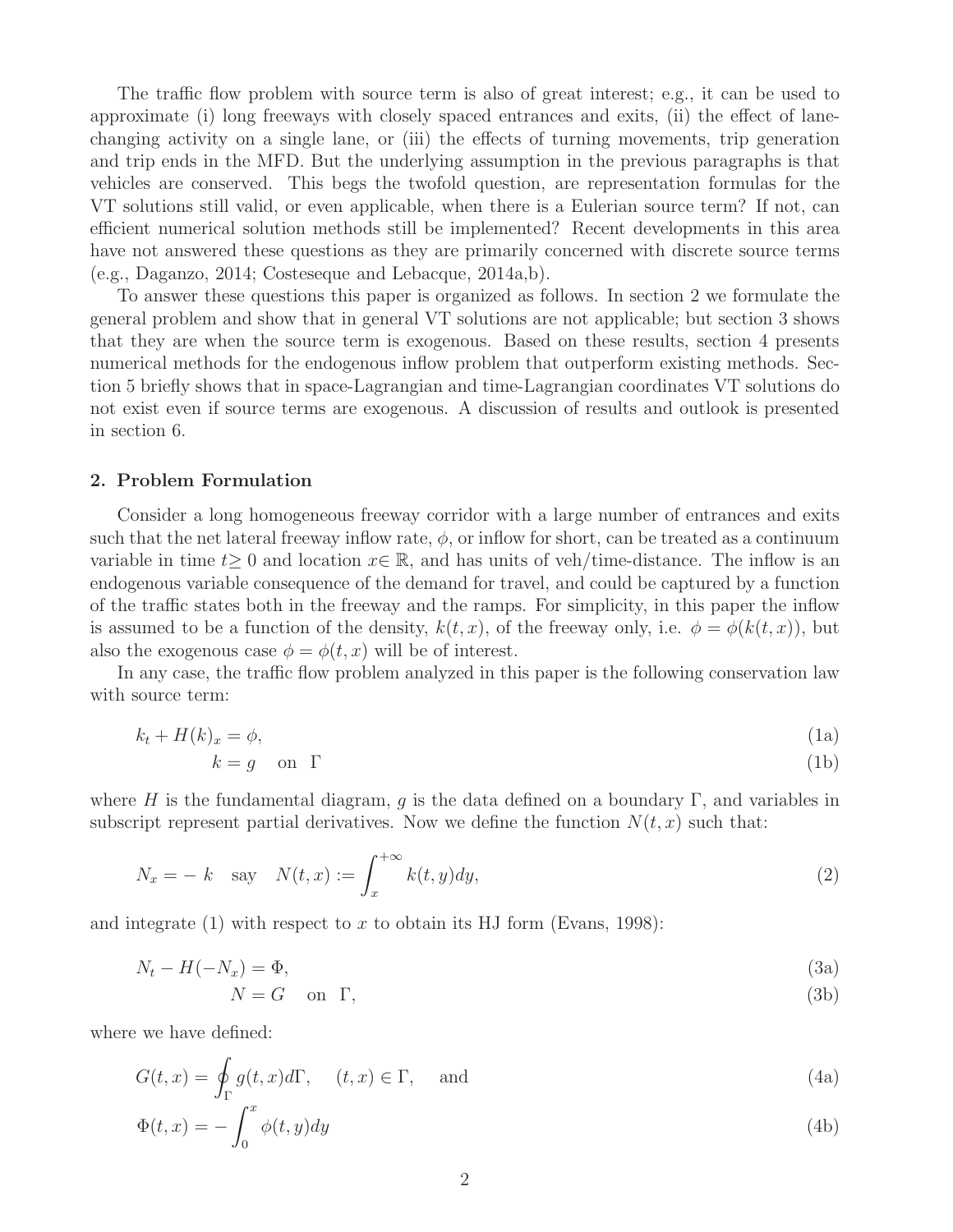where  $\Phi$  is a potential function; the negative sign in (4b) follows from the traditional counting convention in traffic flow, where further downstream vehicles have lower vehicle numbers.

It is important to note that compared to the traditional case with zero inflow, under a continuum source term the interpretation of  $N$  changes: for fixed  $x$  it still defines a cumulative count curve due to (2) but its isometrics do no longer give vehicle trajectories. To see this we note that according to (3a) the flow  $q = H(k)$  is now:

$$
q = N_t - \Phi,\tag{5}
$$

The time integration of (5) reveals that cumulative count curves are now given, up to an arbitrary constant, by  $\tilde{N}(t,x) + \int_0^t \int_0^x \phi(s,y) ds dy$ , where  $\tilde{N}(t,x) := \int_0^t q(s,x) ds$  denotes the usual N-curve without source terms and the integral represents the net number of vehicles entering  $(\phi > 0)$  or exiting  $(\phi < 0)$  the road segment by time t and upstream of x.

The method to obtain the solution of (3) depends on the dependencies of the potential function. If the inflow function is allowed to depend on the traffic state in the freeway, i.e.  $\phi = \phi(k)$  then the potential function  $\Phi$  depends non-locally on N, since:

$$
\Phi(t,x) = \tilde{\Phi}(N,x) = -\int_0^x \phi(-N_x(t,y))dy,\tag{6}
$$

and therefore it is not obvious that (3) accepts a representation formula as a VT solution. To see this, we note that even in the simplest linear case:

$$
\phi(k) = a - bk, \qquad a, b \ge 0, \quad \text{we get:} \tag{7a}
$$

$$
\tilde{\Phi}(N, x) = -ax + \left(\int_0^x k(t, y) \, dy\right) b = -ax - (N(t, x) - c)b,\tag{7b}
$$

where  $c = \int_0^{+\infty} k(t, y) dy = N(t, 0)$  is an arbitrary constant of integration. This means that (3) becomes the more general HJ equation  $N_t - \tilde{H}(x, N, -N_x) = 0$ , where  $\tilde{H}$  is the Hamiltonian. The Hamiltonian's N-dependency is what complicates matters. Barron et al. (1996); Barron (2015) show that a Hopf-Lax type solution exists in this case only when (among other assumptions)  $a = 0$  i.e.  $H(x, u, p) = H(u, p)$  where H does not depend on the space variable and H is homogeneous of degree one with respect to  $N_x$ , which is of no use in traffic flow since in practice it means that the Hamiltonian has to be monotone linear. As explained in section 5, we argue that this N-dependency prevents formulating an equivalent VT problem (such as (8) below) that can be solved with variational methods.

As shown in the next section, it turns out that when inflows are exogenous a global VT solution can still be identified, albeit not in Hopf-Lax form because optimal paths are no longer straight lines.

## 3. Exogenous inflow

#### *3.1. Setting of the VT problem*

The results in this section are based on VT (Daganzo, 2005a), where the solution of the HJ equation  $N_t - H(t, x, -N_x) = 0$  is given by the solution of the following variational problem:

$$
N(P) = \min_{B \in \Gamma^P, \ \xi \in \mathcal{V}_{BP}} f(B, \xi), \quad \text{with}
$$
\n
$$
(8a)
$$

$$
f(B,\xi) = G(B) + \int_{t_B}^t R(s,\xi(s),\xi'(s)) \ ds
$$
 (8b)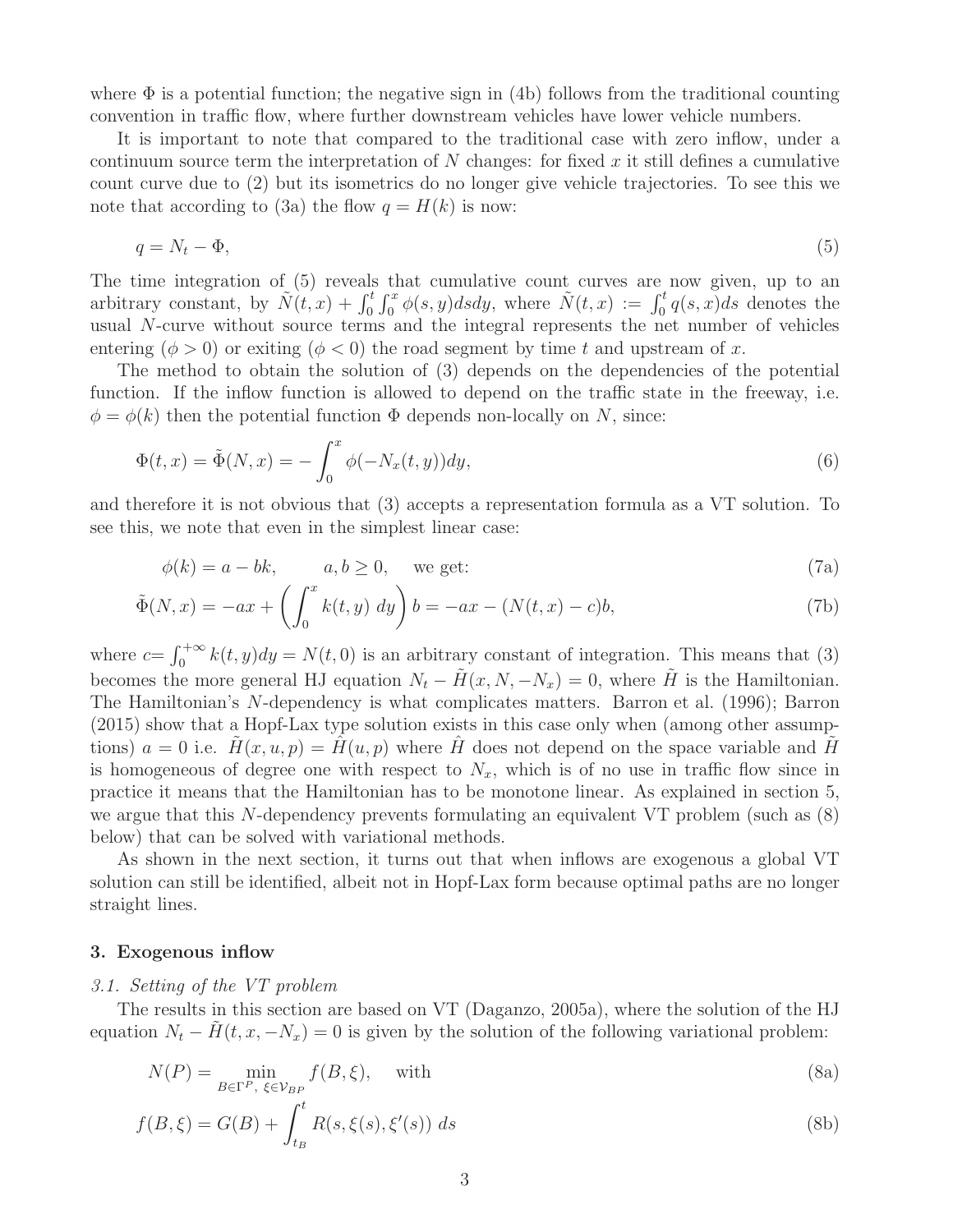where P is a generic point with coordinates  $(t, x)$ ,  $B \equiv (t_B, y)$  is a point in the boundary  $\Gamma^P$ ,  $\xi$  is a member of the set of all valid paths between B and P denoted  $V_{BP}$ , and  $\xi(t_B) = y$ ; see Fig. 1a. The function  $R(\cdot)$  gives the maximum passing rates along the observer and corresponds to the (concave) Legendre transform of  $H$ , i.e.,

$$
R(t, x, v) = \sup_{k} \left\{ \tilde{H}(t, x, k) - vk \right\}.
$$

It is worth mentioning that in the simplest homogeneous case where  $\tilde{H} = H(k)$  the VT solution (8) becomes the Hopf-Lax formula:

$$
N(P) = \min_{B \in \Gamma^P} \left\{ G(B) + (t - t_B)R\left(\frac{x - y}{t - t_B}\right) \right\},\tag{9}
$$

where the minimization over  $\xi(t)$  is no longer necessary since characteristics become straight lines in this case. Unfortunately, even the presence of exogenous lateral inflows that vary in time or space make characteristics not to be straight lines and therefore a Hopf-Lax type solution cannot be devised. A VT solution, however, still exists as shown next.

We now formulate VT solution to account for source terms explicitly. In the remaining of the paper, we assume a triangular flow-density diagram. It may be defined by its free-flow speed u, wave speed  $-w$  (with  $w > 0$ ) and jam density  $\kappa$  such that

$$
H(k) = \min\{uk \ ,\ w(\kappa - k)\} \quad \text{for any} \quad k \in [0, \kappa]. \tag{10}
$$

It follows that the capacity is  $Q = \kappa w u/(w + u)$  and the critical density  $K = Q/u$ .

When the potential function is exogenous, i.e.  $\Phi = \Phi(t, x)$ , the Hamiltonian can be written as the sum of the fundamental diagram and the potential function, i.e.:  $H(t, x, k) = H(k) +$  $\Phi(t, x)$ . In the case of a triangular fundamental diagram we have  $R(t, x, v) = Q - Kv + \Phi(t, x)$ with  $v \in [-w, u]$ , and the function  $f(B, \xi)$  to be minimized reads:

$$
f(B,\xi) = G(B) + (t - t_B)Q - (x - y)K + \underbrace{\int_{t_B}^{t} \Phi(s,\xi(s)) \, ds}_{J}
$$
\n(11)

The J-integral in (11) is what separates this problem from the problems studied so far in traffic flow using VT principles. This integral in terms of  $\phi$  is:

$$
J = -\int_{t_B}^{t} \int_{y}^{\xi(s)} \phi(s, x) \, dx ds,\tag{12}
$$

and represents the net number of vehicles *leaving* the area below the curve  $x = \xi(t)$ , namely area  $A(\xi)$ ; see Fig. 1b. Therefore, minimizing J given  $y = \xi(t_B)$ , can be interpreted as finding  $\xi(t)$  that maximizes the net number of vehicles *entering*  $A(\xi)$ .

# *3.2. Initial value problems*

In the initial value problem (IVP) the boundary  $\Gamma$  is the line  $\{t_B = 0\} \times \mathbb{R}$ , so that the problem here is (3a) supplemented with:

$$
N(0,x) = G(x),\tag{13}
$$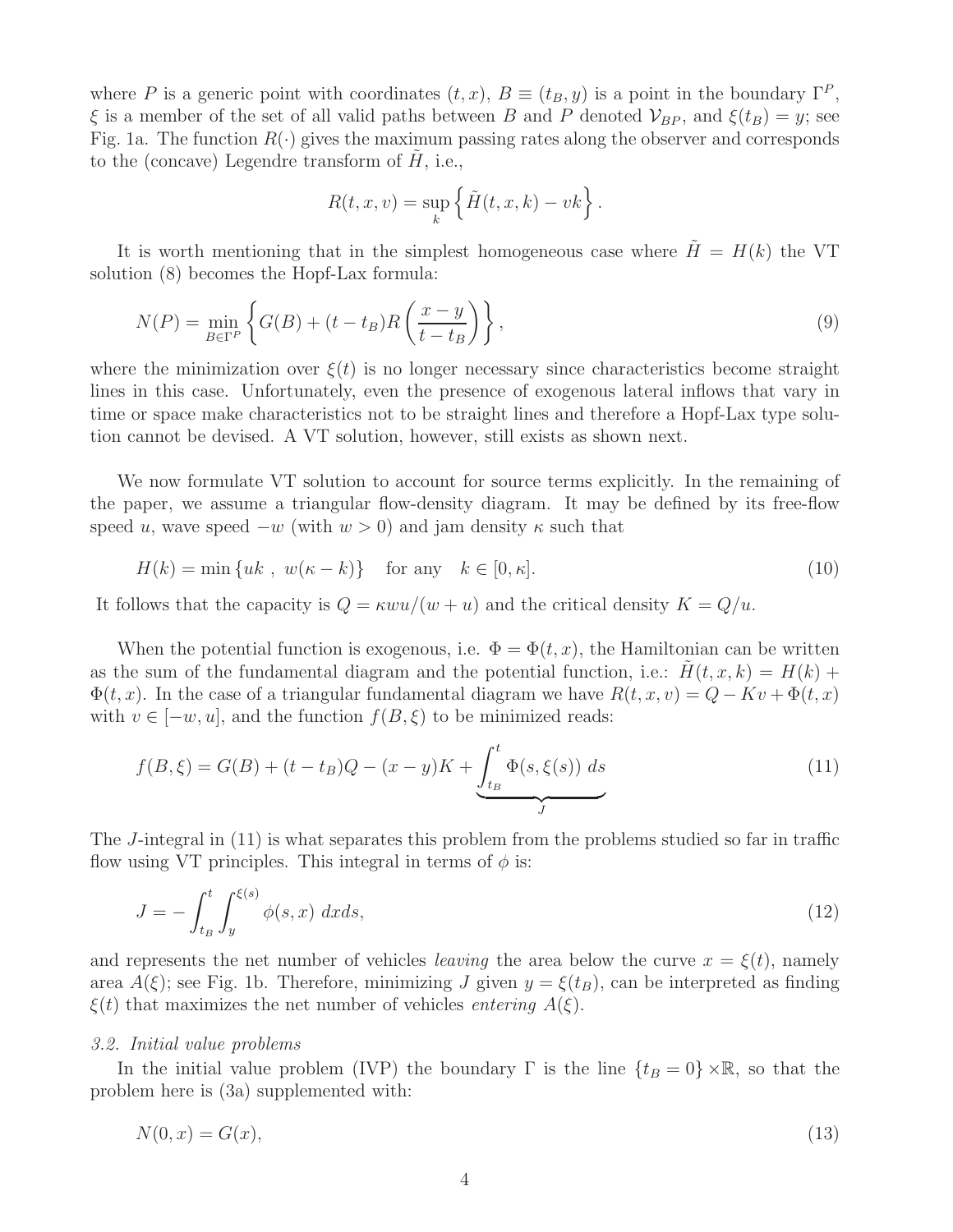where we assume that  $G \in C^2(\mathbb{R})$ . The candidate set for  $B, \Gamma^P$  is reduced to B's x-coordinate, y, which is delimited by two points  $U = (0, x_U)$  and  $D = (0, x_D)$ , where:

$$
x_U = x - ut, \text{ and } x_D = x + wt,
$$
\n
$$
(14a)
$$

$$
x_U < y < x_D \tag{14b}
$$

see Fig. 1a. The following subsections examine simplified versions of this problem that reveal considerable insight into the general solution.

# *3.2.1. Constant inflow*

Consider the IVP with constant inflow problem:

$$
\phi(t, x) = a,\tag{15}
$$

for some  $a \in \mathbb{R} \setminus \{0\}$ . It follows from (12) that  $J = -aA(\xi)$  and therefore, for a fixed  $y = \xi(0)$ the minimum of (11) is obtained by a path that: (i) maximizes  $A(\xi)$  when  $a > 0$ ; or (ii) minimizes  $A(\xi)$  when  $a < 0$ . These two optimum paths are the extreme paths in  $\mathcal{V}_{BP}$  that define its boundary; see "upper" and "lower" paths in Fig. 2a. This solution is a "bang-bang" solution, typical for this type optimal control problems. The reader can verify that the areas under these paths are given by  $A(y, x_D)$  and  $A(y, x_U)$ , respectively, where we have defined:

$$
A(y, x_{-}) = \frac{1}{2} \left( (x + x_{-})t - \text{sign}(a) \frac{(x_{-} - y)^{2}}{u + w} \right)
$$
(16)

where  $sign(a)$  is the sign of a and x<sub>−</sub> is a placeholder for  $x<sub>D</sub>$  if  $a > 0$  or  $x<sub>U</sub>$  if  $a < 0$ . Thus the optimization problem has been reduced to a single variable, y, whose first- and second-order conditions for a minimum  $y^*$  read:

$$
f'(y^*) = \psi(y^* - x_-) + G'(y^*) + K = 0,
$$
\n(17a)

$$
f''(y^*) = \psi + G''(y^*) > 0, \quad \text{where:} \tag{17b}
$$

$$
\psi := \frac{|a|}{u+w},\tag{17c}
$$

where  $|\cdot|$  denotes the absolute value. Notice that  $\psi > 0$  as long as  $a \neq 0$ .

Of course, the optimal point  $y^*$  needs to satisfy (14b):  $x_U \leq y^* \leq x_D$ .

# *3.2.2. Constant initial density*

Here, in addition to  $\phi(t, x) = a$ , we assume

$$
g(x) = k_0, \qquad -\infty < x < \infty \tag{18}
$$

which implies that the function to minimize is a parabola:

$$
f(y) = -c_0 - c_1 y + \frac{\psi}{2} y^2,
$$
\n(19)

with constants  $c_0 = Kx_U$  – ψ 2  $[x_{-}^{2}-sign(a)(x_{-}+x)(u+w)t]$  and  $c_{1} = \psi x_{-} - (K - k_{0}),$  and extremum:

$$
y^* = x_- - \frac{K - k_0}{\psi}.\tag{20}
$$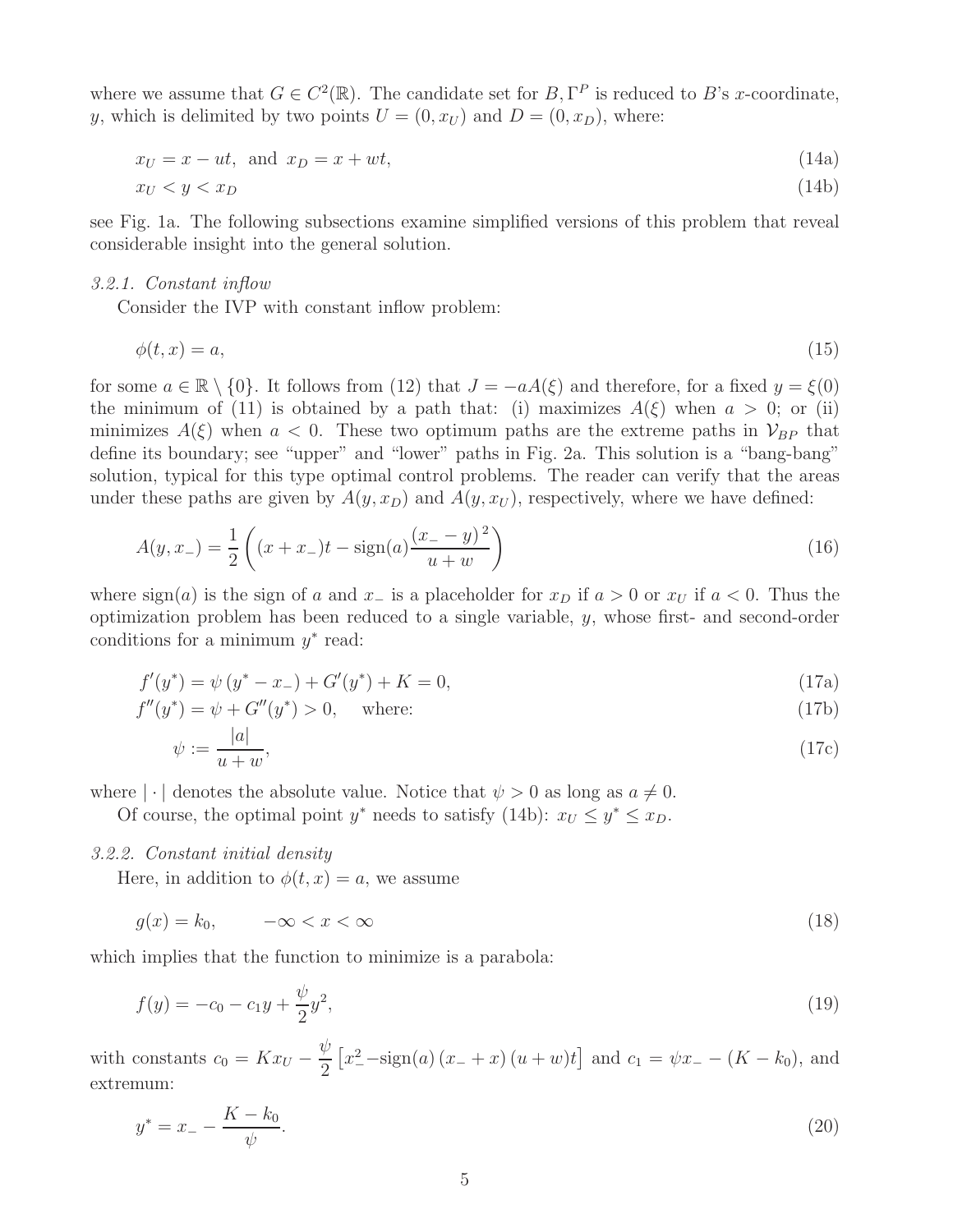Notice that (17b) is always satisfied in this case and therefore  $y^*$  is always a minimum and should be included so long as  $x_U \leq y^* \leq x_D$ . Combining this with (20) gives that the final solution can be expressed as:

$$
N(t,x) = \begin{cases} f(y^*), & t > (K - k_0)/a > 0\\ \min\{f(x_U), f(x_D)\}, & \text{otherwise} \end{cases} \tag{21a}
$$

Notice that  $(K - k_0)/a$  represents the time it takes for the system to reach critical density, namely "time-to-capacity". This means that  $y^*$  will be the optimal candidate only once a regime transition occurs. This will happen only if the time to capacity is positive, i.e. when  $sign(a) = sign(K - k_0)$  or more explicitly, when  $k_0$  is under-critical and  $\phi$  is an inflow (a positive) or when  $k_0$  is over-critical and  $\phi$  is an outflow (a negative).

Somewhat unexpectedly, we note that  $-f_x(x_U) = -f_x(x_D) = -f_x(y^*) = k_0 + at$ , which means that the density is always given by the traveling wave  $k(t, x) = k_0 + at$ , which is also the solution of (1) in this case using the method of characteristics. One should also impose feasibility conditions for the density, i.e.  $0 \leq k \leq \kappa$ , which gives:

$$
\int 0, \qquad t > -k_0/a, a < 0 \tag{22a}
$$

$$
k(t,x) = \begin{cases} \kappa, & t > (\kappa - k_0)/a, a > 0\\ k_0 + at, & \text{otherwise} \end{cases} \tag{22b}
$$

$$
k_0 + at, \qquad \qquad \text{otherwise} \qquad (22c)
$$

The flow can be obtained using (5), but it is equivalent and simpler to use  $q = H(k)$ .

#### *3.2.3. Extended Riemann problems*

Riemann problems are the building blocks of Godunov-type numerical solution methods. As illustrated in Fig. 2b, in these problems one is interested in the value of N at  $x = x_0 \geq ut$ , i.e. at point  $P = (t, x_0)$ , with initial data typically given by the density at  $t = 0$ . This is a very special case for with the 'target' point  $P$  is located on the discontinuity of the initial data at  $x = x_0$ . However the methodology below can be easily extended to the cases where  $P = (t, x)$  with  $x < x_0$  or  $x > x_0$ . Here, we extend the initial data to include the inflow:

$$
(a(x) \phi(x)) = \begin{cases} (k_U, a_U), & x \le x_0 \end{cases}
$$
\n(23a)

$$
(g(x), \varphi(x)) = \begin{cases} (k_D, a_D), & x > x_0, \end{cases}
$$
 (23b)

which in conjunction with (3) define an extended Riemann problem, or ERP for short. We assume that  $(a_U, a_D) \neq (0, 0)$ . Notice that now:

$$
x_U = x_0 - ut, \text{ and } x_D = x_0 + wt. \tag{24}
$$

For simplicity and without loss of generality we set  $G(x_0) = 0$ , which implies:

$$
G(x) = \begin{cases} (x_0 - x)k_U, & x \le x_0 \\ (x_0 - x)k_U, & x \le x_0 \end{cases}
$$
 (25a)

 $(x_0 - x)k_D,$   $x > x_0$ (25b)

It will be convenient to define:

$$
\eta = a_U/a_D, \qquad \psi = \frac{a_D}{u+w}, \qquad \theta = u/w. \tag{26}
$$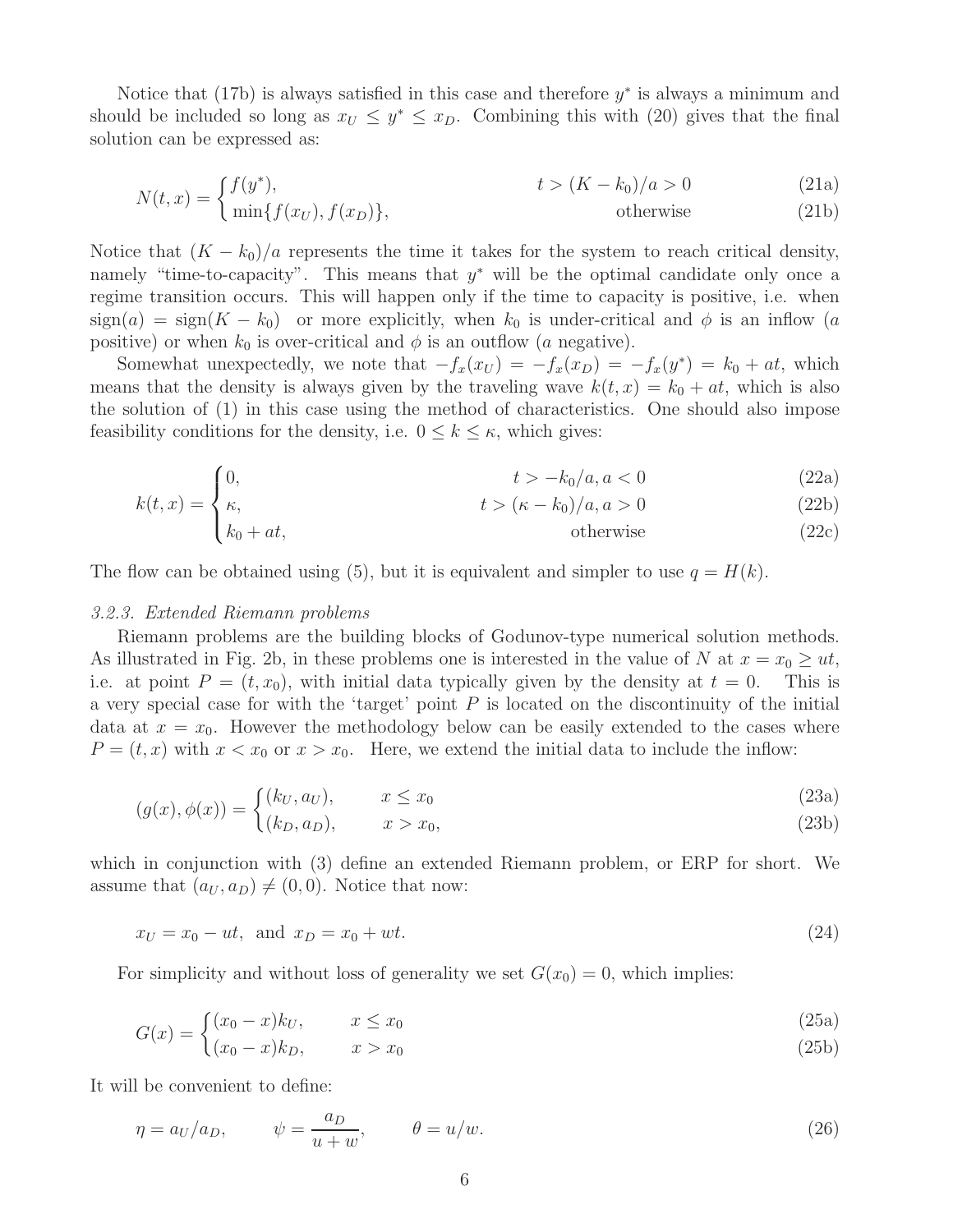The J-integral in this case is a weighted average of the portion of  $A(\xi)$  upstream and downstream of  $x = x_0$ , weighted by  $a_U$  and  $a_D$ , respectively. For instance, if  $\xi(t) > 0$  for all t, we have  $J = -\int_0^t \int_0^{\xi(t)} \phi(x) dx dt = -\int_0^t (a_U x_0 + a_D(\xi(t) - x_0)) dt = -(a_U x_0 t + a_D \int_0^t \xi(t) - x_0 dt),$ where  $x_0t$  is the portion of  $A(\xi)$  upstream of  $x = x_0$  and  $\int_0^t \xi(t) - x_0 dt$  is the portion of  $A(\xi)$ downstream of  $x = x_0$  in this particular case.

It follows that the minimization of the  $J(\xi)$  can be achieved analogously to the previous section by considering the upper and lower paths from each candidate  $y = \xi(0)$ . In addition, however, one has to include 2 middle "paths" that would reach and stay at  $x = x_0$  until reaching P; see Fig. 2b. To formalize, let  $j_1, j_2$  and  $j_3$  be the value of  $J(\xi)$  when  $y \ge x_0$  along the upper, lower and middle paths, respectively; similarly for  $j_4$ ,  $j_5$  and  $j_6$  when  $y \leq x_0$ . Calculating the areas upstream and downstream of  $x = x_0$  defined by each path, it can be shown that the  $j_i$ 's can be obtained from:

$$
2(j_1(y) - J_0)/\psi = -\theta t^2 w^2 (2\eta(\theta + 1) + 1) + 2t w y_0 + y_0^2,
$$
\n(27a)

$$
2(j_2(y) - J_0)/\psi = -\eta \theta (2\theta + 1)t^2 w^2 + 2\eta \theta t w y_0 + y_0^2 ((\eta - 1)\theta - 1),
$$
\n(27b)

$$
2(j_3(y) - J_0)/\psi = -(\theta + 1) \left(2\eta \theta t^2 w^2 + y_0^2\right),\tag{27c}
$$

$$
2(j_4(y) - J_0)/\psi = -\theta t^2 w^2 (2\eta(\theta + 1) + 1) + 2t w y_0 + y_0^2 (\eta \theta + \eta - 1)/\theta,
$$
\n(27d)

$$
2(j_5(y) - J_0)/\psi = -\eta \left(\theta(2\theta + 1)t^2 w^2 - 2\theta t w y_0 + y_0^2\right),\tag{27e}
$$

$$
2(j_6(y) - J_0)/\psi = \eta(\theta + 1) \left( y_0^2 - 2\theta^2 t^2 w^2 \right) / \theta, \tag{27f}
$$

where  $y_0 = x_0 - y$  and  $J_0$  is a constant of our problem that represents the net number of vehicles *leaving* the area upstream of  $x_U$ , i.e.  $-a_U x_U t$  in this case. Notice that  $j_1(x_0) = j_4(x_0)$ ,  $j_2(x_0) =$  $j_5(x_0)$  and  $j_3(x_0) = j_6(x_0)$ , as expected. The function to minimize in this case can be written as:

$$
f(y) = G(y) + tQ - (x_0 - y)K + J(y), \quad \text{where:}
$$
\n(28)

$$
J(y) = \begin{cases} \min\{j_1(y), j_2(y), j_3(y)\}, & y > x_0 \end{cases}
$$
(29a)

$$
\{ \min\{j_4(y), j_5(y), j_6(y)\}, \qquad \qquad y \le x_0 \tag{29b}
$$

The solution of (3) under these conditions can be reduced to the evaluation of  $f(y)$  at a small number of candidates. In addition to candidates  $y = x_U$  and  $y = x_D$ , we have to consider the discontinuity at  $y = x_0$  and the possible minima produced by each of the components in (27). Since  $f(y)$  is piecewise quadratic, each one of these components has at most one minimum, namely  $y = y_i$ ,  $i = 1, \ldots 6$ , which can be obtained by solving the first-order conditions  $f(y_i) = 0$ associated with each of the  $j_i$ 's; i.e.:

$$
y_1 = x_D - (K - k_D)/\psi,
$$
  $y_2 = x_0 + \frac{\eta \theta x_D - (K - k_D)/\psi}{\theta(\eta - 1) - 1},$  (30a)

$$
y_3 = x_0 + \frac{K - k_D}{(\theta + 1)\psi}, \qquad y_4 = x_0 + \frac{x_U + \theta(K - k_U)/\psi}{1 - \eta(1 + \theta)}, \qquad (30b)
$$

$$
y_5 = x_U + (K - k_U)/(\eta \psi), \quad y_6 = x_0 + \frac{\theta (k_U - K)}{\eta (\theta + 1)\psi},
$$
 (30c)

For the  $y_i$ 's to be valid candidates they must meet the following conditions:

$$
x_0 < y_i < x_D,\tag{31a}
$$

$$
x_U < y_i < x_0,\tag{31b}
$$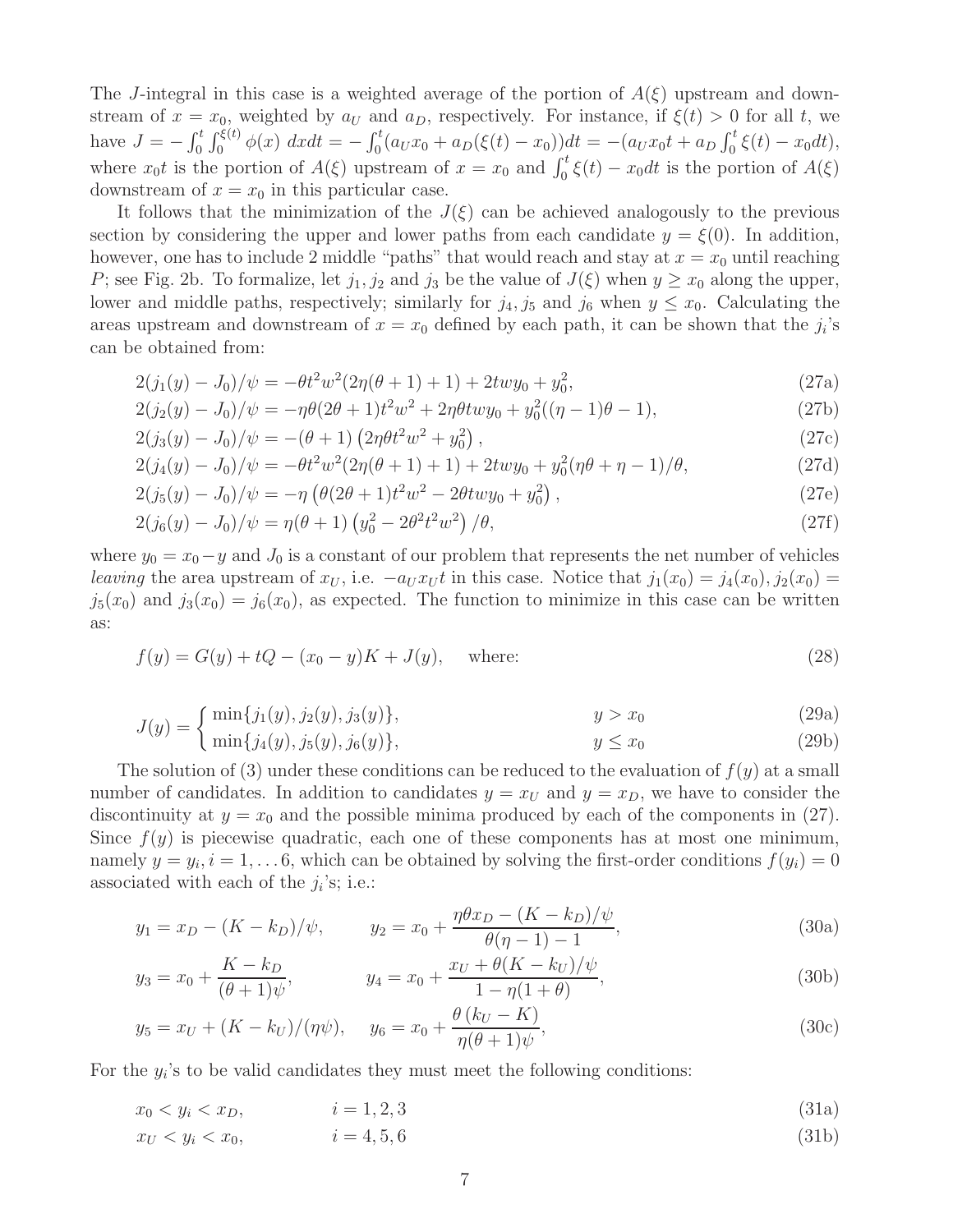which ensure that  $y_i$  is on the boundary  $\Gamma^P$ . With all, the sought solution can be expressed as:

$$
N(t, x_0) = \min_{y \in \mathcal{Y}} f(y), \quad \text{with: } \mathcal{Y} = \{x_U, x_0, x_D, y_1^*, \dots y_6^*\}
$$
\n(32)

where  $y_i^*$  is  $y_i$  if (31) is met and null otherwise. Notice that this solution method does not require imposing  $f''(y^*) > 0$  because maxima will be automatically discarded in the minimum operation.

The average flow  $\bar{q}(t, x_0)$  during  $(0, t)$  can be obtained as follows:

$$
\bar{q}(t,x_0) = \frac{1}{t} \int_0^t N_t(s,x_0) - \Phi(s,x_0) \, ds = \frac{1}{t} (N(t,x_0) - \int_0^t \Phi(s,x_0) \, ds) \tag{33a}
$$

$$
= \frac{1}{t}(N(t, x_0) - (J_0 + x_U a_U)t) = N(t, x_0)/t - J_0 - x_U a_U.
$$
\n(33b)

As shown in Section 4, this formula allows to formulate improved numerical solution methods for the endogenous problem.

## *3.3. Initial and boundary value problem*

We restrict the space to a segment of road  $[\xi, \chi]$  with  $\xi < \chi$ . In the initial and boundary value problem (IBVP) the boundary  $\Gamma$  is the set defined as

$$
(\{t_B = 0\} \times [\xi, \chi]) \cup ((0, +\infty) \times \{x = \xi\}) \cup ((0, +\infty) \times \{x = \chi\}),
$$

so that the problem here is (3a) supplemented with:

$$
\begin{cases}\nN(0, x) = G_{ini}(x), & \text{on} \quad [\xi, \chi], \\
N(t, \xi) = G_{up}(t), & \text{on} \quad (0, +\infty), \\
N(t, \chi) = G_{down}(t), & \text{on} \quad (0, +\infty).\n\end{cases}
$$
\n(34)

For obvious compatibility reasons, we request these conditions to satisfy

$$
G_{ini}(\xi) = G_{up}(0) \quad \text{and} \quad G_{ini}(\chi) = G_{down}(0).
$$

We also consider a  $a \neq 0$  and  $k_0 \in [0, \kappa]$  such that the inflow rate is given by

$$
\varphi(t, x) = a
$$
, for any  $(t, x) \in [0, +\infty) \times [\xi, \chi]$ 

and the initial density

$$
g_{ini}(x) = k_0, \quad \text{for any} \quad x \in [\xi, \chi].
$$

According to the position of point  $P = (t, x)$  with  $t > 0$  and  $x \in (\xi, \chi)$ , we have the following cases to distinguish (in the spirit of Jin (2015))

$$
(t_U, x_U) = \begin{cases} \left(0, x - \frac{t}{u}\right), & \text{if } x \ge \xi + \frac{t}{u},\\ \left(t - \frac{x - \xi}{u}, \xi\right), & \text{else,} \end{cases}
$$

and

$$
(t_D, x_D) = \begin{cases} \left(0, x + \frac{t}{w}\right), & \text{if } x \le \chi - \frac{t}{w}, \\ \left(t + \frac{x + \chi}{w}, \chi\right), & \text{else,} \end{cases}
$$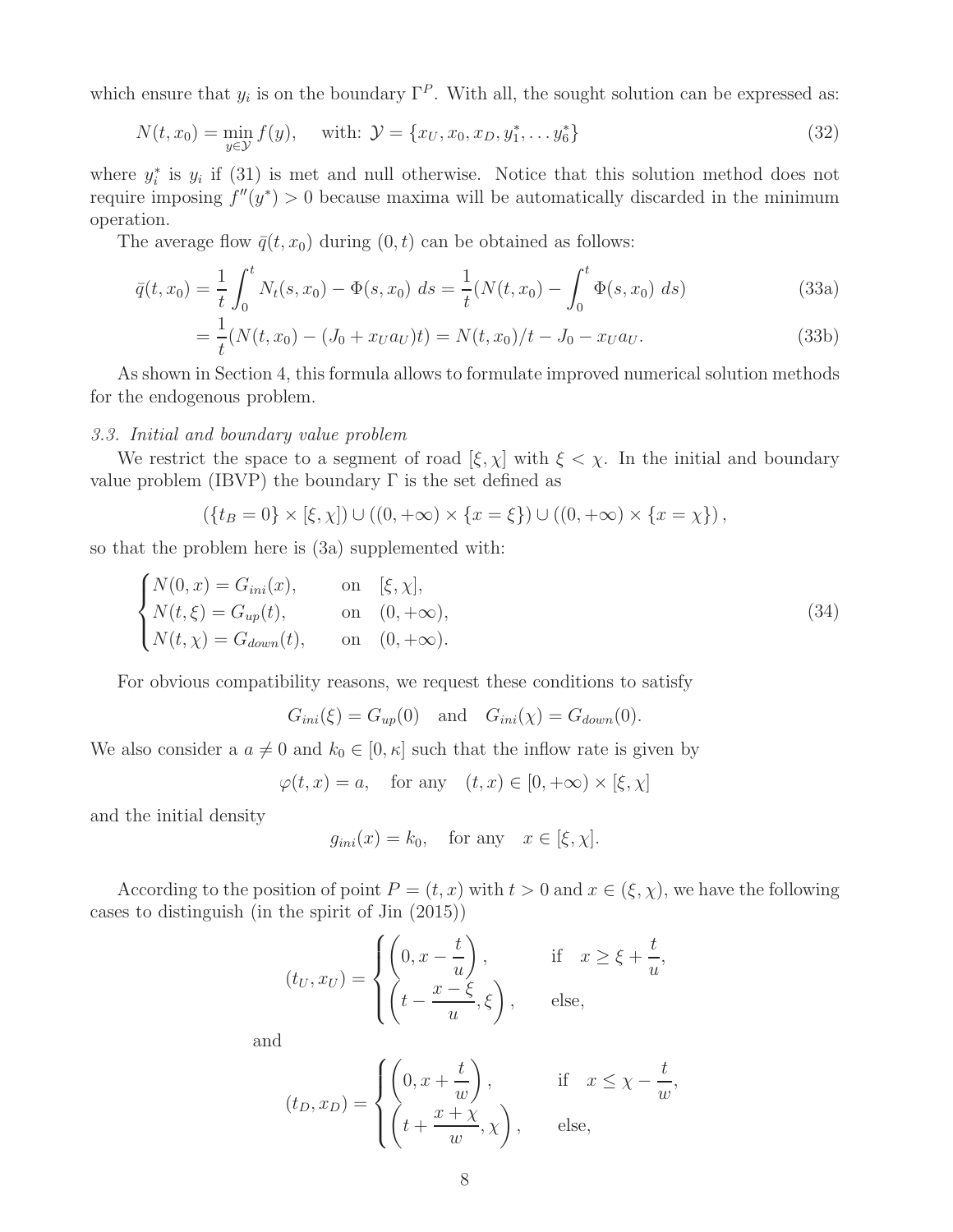that define 4 regions (see Figure 6)

Region

\n
$$
I: \quad \left\{ (t, x) \mid x - \frac{t}{w} \ge x \ge \xi + \frac{t}{u} \right\} \quad \text{Unstream point}
$$
\n
$$
II: \quad \left\{ (t, x) \mid x \le \min \left\{ \xi + \frac{t}{u}, \chi - \frac{t}{w} \right\} \right\} \quad (t_U, x_U) = \left( 0, x - \frac{t}{u} \right) \quad (t_D, x_D) = \left( 0, x + \frac{t}{w} \right)
$$
\n
$$
III: \quad \left\{ (t, x) \mid x \ge \min \left\{ \xi + \frac{t}{u}, \chi - \frac{t}{w} \right\} \right\} \quad (t_U, x_U) = \left( t - \frac{x - \xi}{u}, \xi \right) \quad (t_D, x_D) = \left( 0, x + \frac{t}{w} \right)
$$
\n
$$
III: \quad \left\{ (t, x) \mid x \ge \max \left\{ \xi + \frac{t}{u}, \chi - \frac{t}{w} \right\} \right\} \quad (t_U, x_U) = \left( 0, x - \frac{t}{u} \right) \quad (t_D, x_D) = \left( t + \frac{x + \chi}{w}, \chi \right)
$$
\n
$$
IV: \quad \left\{ (t, x) \mid \xi + \frac{t}{u} \ge x \ge \chi - \frac{t}{w} \right\} \quad (t_U, x_U) = \left( t - \frac{x - \xi}{u}, \xi \right) \quad (t_D, x_D) = \left( t + \frac{x + \chi}{w}, \chi \right)
$$

To be continued but the idea is that in Region I, everything is exactly the same than in previous Subsection 3.2 while in the other cases, we will compare initial data  $G_{ini}$  coming from  $(t_D, x_D)$  with upstream data  $G_{up}$  coming from  $(t_U, x_U)$  (Region II), initial data  $G_{ini}$  from  $(t_U, x_U)$  with downstream data  $G_{down}$  from  $(t_D, x_D)$  (Region III) and finally upstream data  $G_{up}$ from  $(t_U, x_U)$  and downstream data  $G_{down}$  from  $(t_D, x_D)$  (Region IV). I feel that everything can be done exactly in the same way and finally the idea is to use the inf-morphism from Aubin, Bayen, Saint-Pierre (2006)

$$
N(t, x) = \min \{ N_{ini}(t, x) , N_{up}(t, x) , N_{down}(t, x) \} .
$$

## 4. Numerical solution methods

In the following two subsections we formulate two numerical solution methods to find the global solution of the endogenous inflow problem in conservation law form (1), (7) and in HJ form (3), (7), respectively. The basic idea is that in discrete time, if the (endogenous) inflows are computed using the traffic states from the previous time step using an explicit-in-time numerical scheme, then they become exogenous for the current time step and therefore the VT solution may be applied.

## *4.1. Godunov's method*

This method has been traditionally used to solve the traffic problem in conservation law form without inflows, and constitutes the basis of the well known Cell Transmission (CT) model (Daganzo, 1994) assuming the triangular Hamiltonian (10). In this method, time and space are discretized in increments  $\Delta t$  and  $\Delta x = u\Delta t$ , respectively, and we let:

$$
k_i^j = k(j\Delta t, i\Delta x) \tag{35}
$$

be the numerical approximation of the density. The update scheme is the following discrete approximation of the conservation law (1):

$$
\frac{k_{i+1}^j - k_i^j}{\Delta t} + \frac{q_i^{j+1} - q_i^j}{\Delta x} = \phi(k_i^j)
$$
\n(36)

The key to Godunov's method is the computation of the flow into cell  $i, q_i^j$ , which are obtained by solving Riemann problems. Traditionally, inflows have been considered explicitly only in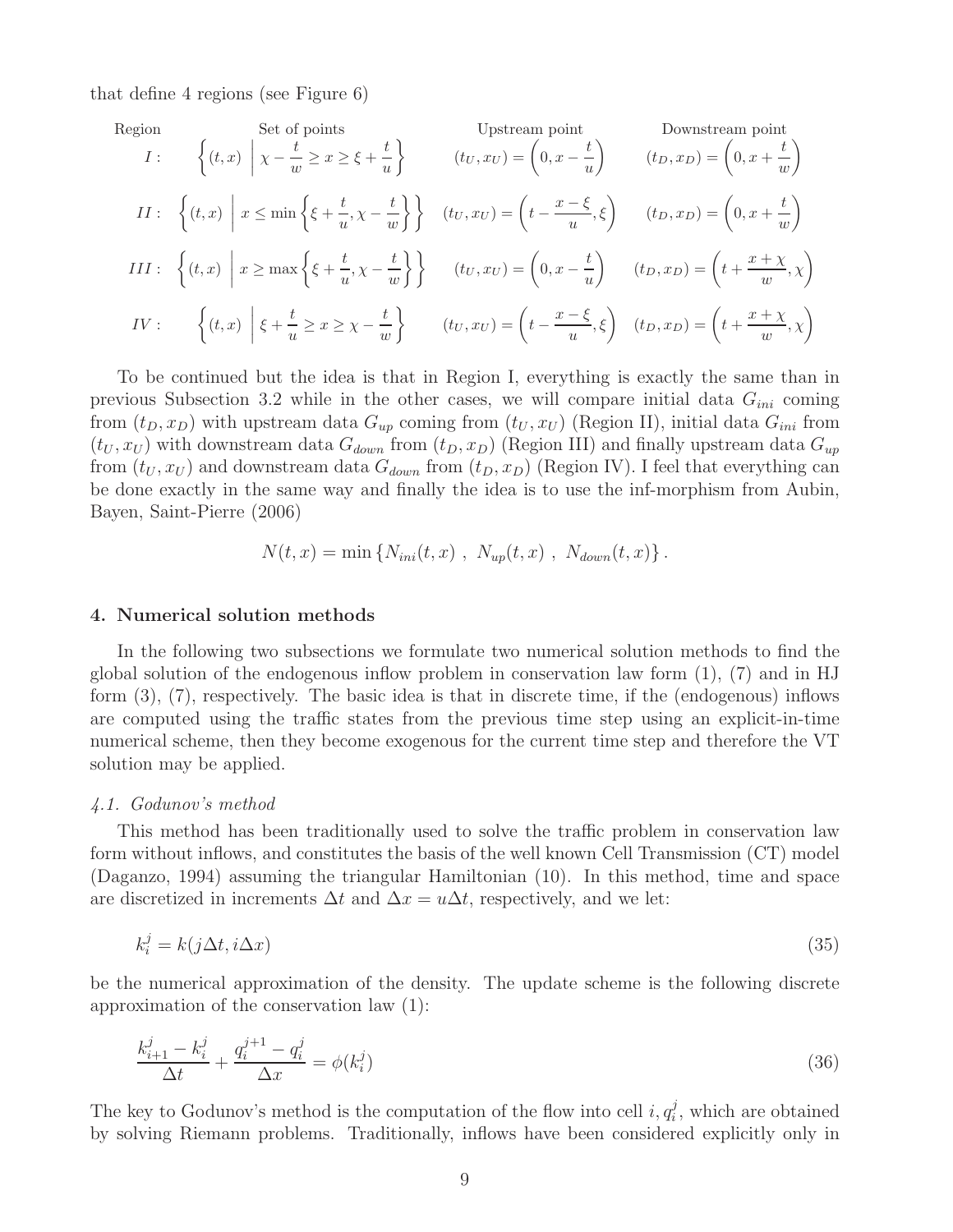the update scheme (36) but not in the solution of the Riemann problems (Laval and Leclercq, 2010). This implies that the computation of  $q_i^j$  $i_i^j$  corresponds to the original CT rule:

$$
q_i^j = \min\{Q, uk_i^j, (\kappa - k_i^{j+1})w\},\tag{37}
$$

Here, we will compare the CT rule with the ERP rule (33b), i.e. the flow based on extended Riemann problems. Both methods are first-order accurate since both are Godunov-type methods, and therefore the rate of convergence of both methods should be similar and roughly proportional to the mesh size. The main difference is in the magnitude of the error, where the ERP rule should be more accurate because the impacts of inflows are explicitly considered in the solution of Riemann problems. We illustrate this with the following example.

*Example.* Consider an empty freeway at  $t = 0$  subject to an inflow linear in both x and k; i.e.:

$$
g(x) = 0,\tag{38a}
$$

$$
\phi(k) = ax - buk, \qquad a, b > 0. \tag{38b}
$$

Notice that (Laval and Leclercq, 2010) showed that linear inflow functions arise in the continuum approximation of the Newell-Daganzo merge model (Newell, 1982; Daganzo, 1994), which accounts for the interactions between freeway and on-ramp demands. The particular coefficients of the linear function depend upon the state of the freeway and on-ramps. In particular, (38b) corresponds to the case where both are in free-flow, ax represent the inflow demand rate at x and b the exit probability per unit distance. Using the method of characteristics (Laval and Leclercq, 2010) showed that the solution of  $(1)$ ,  $(38)$  is :

$$
k(t,x) = \frac{a}{b^2u} \left( bx - 1 + (1 - b(x - tu))e^{-btu} \right)
$$
\n(39)

provided  $k(t, x) \leq K$ . To get an idea of the solution for all densities, Fig. 3 shows the numerical ERP solution with  $\Delta t = 1$  s, with parameters given in its caption. Notice that similarly to Laval and Leclercq (2010) we chose  $\theta = 1$  to avoid the numerical errors intrinsic to Godunov's method and to focus on those caused by the treatment of the inflow.

Fig. 4 compares the CT-rule with the ERP-rule numerical solution (with  $\Delta t = 40$  s) for this example *vis-a-vis* the exact solution (39). Parts (a) and (b) show the time evolution of the density and flow, respectively, at  $x = 14$  km obtained with each method. It can be seen that the main difference, as expected, is in the flow estimates, particularly at  $t = 0$  where the CT rule predicts zero flow since the freeway is empty and it does not consider inflows in its calculations.

To assess the accuracy of each method, part (c) of Fig. 4 shows the density root-meansquared error (RMSE) of each method with respect to (39) for varying  $\Delta t$  and only until  $t = 2.35$  s, when the density exceeds the critical density K; see Fig. 4a. It becomes apparent that both methods converge to the right solution as  $\Delta t \to 0$ , but the accuracy of the proposed method outperforms the existing method by a factor of two for all values of  $\Delta t$ .

Fig. 4d shows the optimal candidate that minimizes  $f(y)$  at each time step of the numerical method, which is an element of the set  $\mathcal{Y}$ , for the ERP rule, and of  $\{x_U, x_0, x_D\}$  for the CT rule. It can be seen that both methods coincide except for the time step where the density approaches the critical density, in which case the proposed method finds the more accurate optimal candidate y ∗  $_{1}^{\ast}$ .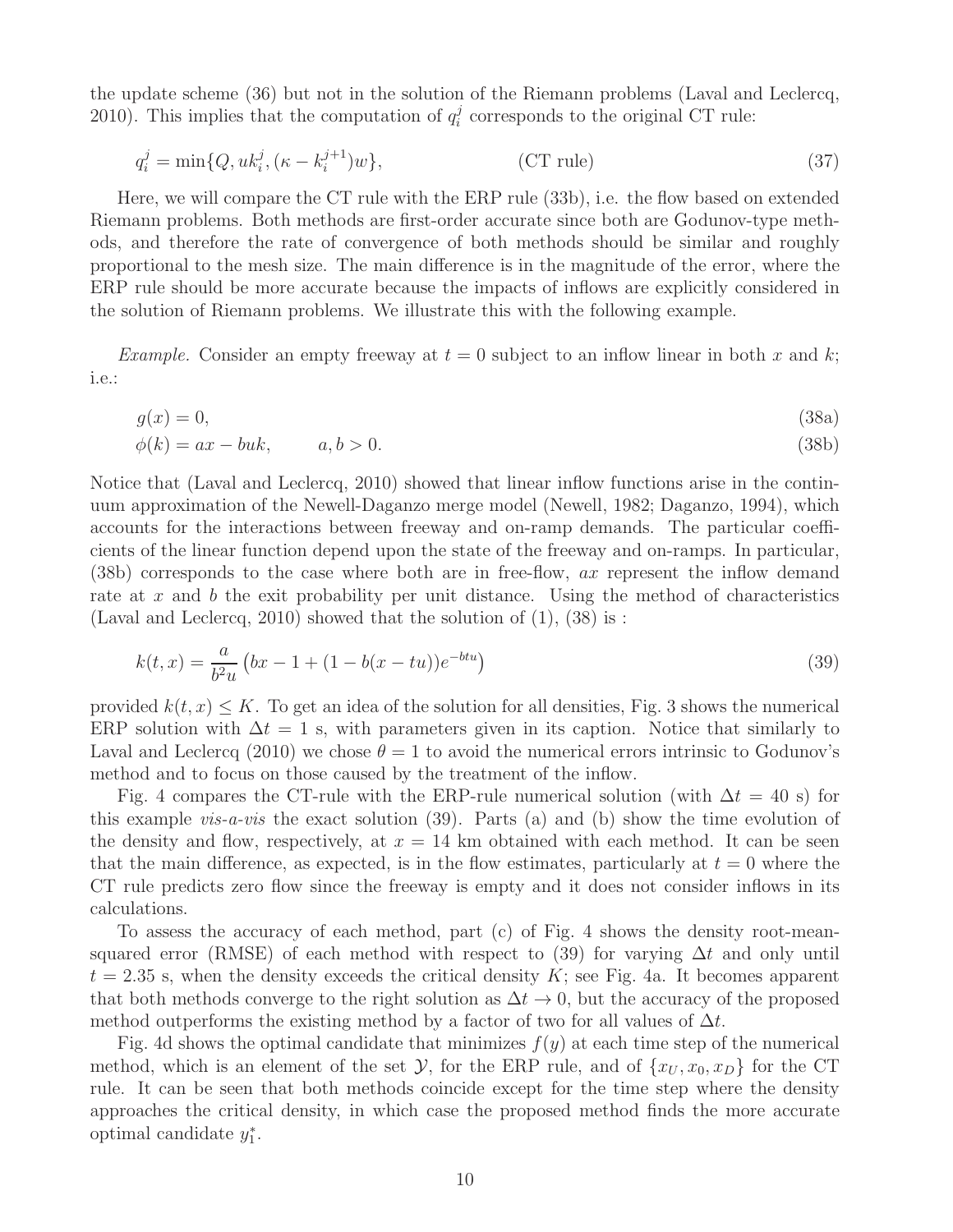## *4.2. Variational networks*

Daganzo (2005b) introduced time-space networks to solve the traffic problem without inflows in variational form using shortest paths. Notice that this is an application of Bellman's dynamic programming principle. Each link  $i$  in these "variational networks" is defined by its: (i) slope  $v_i$ : wave speed, (ii) cost  $c_i$ : maximum number of vehicles that can pass, (iii) time length  $\tau_i$ , and (iv) distance length  $\delta_i = \tau_i v_i$ ; see inset in Fig. 5.

Since the fundamental diagram is assumed triangular and the freeway homogeneous, there are only three wave speeds to be considered,  $u, -w$  and 0, and the corresponding passing rates are given by

$$
v_i = -w \tag{40a}
$$

$$
L(v_i) = \begin{cases} w_i, & v_i = 0 \\ Q, & v_i = u \end{cases}
$$
 (40b)  
\n
$$
v_i = u
$$
 (40c)

Let  $J_i$  be the contribution of the J-integral in the cost of each link i. It corresponds to the (negative of) integral of  $\phi(t,x)$  over the shaded region in Fig. 5,  $\mathcal{S}_i$ , and can be approximated by:

$$
J_i = -\tau_i \sum_{j \in S_i} \delta_j a_j,\tag{41a}
$$

where  $a_j$  is the inflow associated with link j and  $j \in \mathcal{S}_i$  means all links that "touch" area  $\mathcal{S}_i$ . Finally, the cost to be used in each link becomes:

$$
c_i = \mathcal{L}(v_i)\tau_i + J_i. \tag{42}
$$

The advantage of this method is that it is free of numerical errors (when inflows are exogenous) but it may be cumbersome to implement unless  $\theta$  is an integer. In that case, as illustrated in Fig. 5 for  $\theta = 2$ , the location of nodes align on a grid pattern. This allows defining a conventional grid with cell size  $\Delta t$ ,  $\Delta x$  where inflows may be assumed constant. The other disadvantage is that merge models are typically expressed in terms of flows or densities rather than N values, and therefore an additional computational layer has to be added.

## 5. Other coordinates

As pointed out in Laval and Leclercq (2013) there are two additional coordinate systems that provide alternative solution methods of the traffic flow problems without inflows. In space-Lagrangian coordinates the quantity of interest is  $X(t, n)$ , the position of vehicle n at time t; in time-Lagrangian coordinates one is interested in  $T(n, x)$ , the time vehicle n crosses location x.

These representations correspond to the same surface in the three-dimensional space of vehicle number, time and distance, but expressed with respect to a different coordinate system. We briefly analyze these two alternatives when considering Eulerian source terms and conclude that even if a HJ equation is still valid in both cases, one cannot expect to get a VT representation formula even when inflows  $\phi(t, x)$  are exogenous.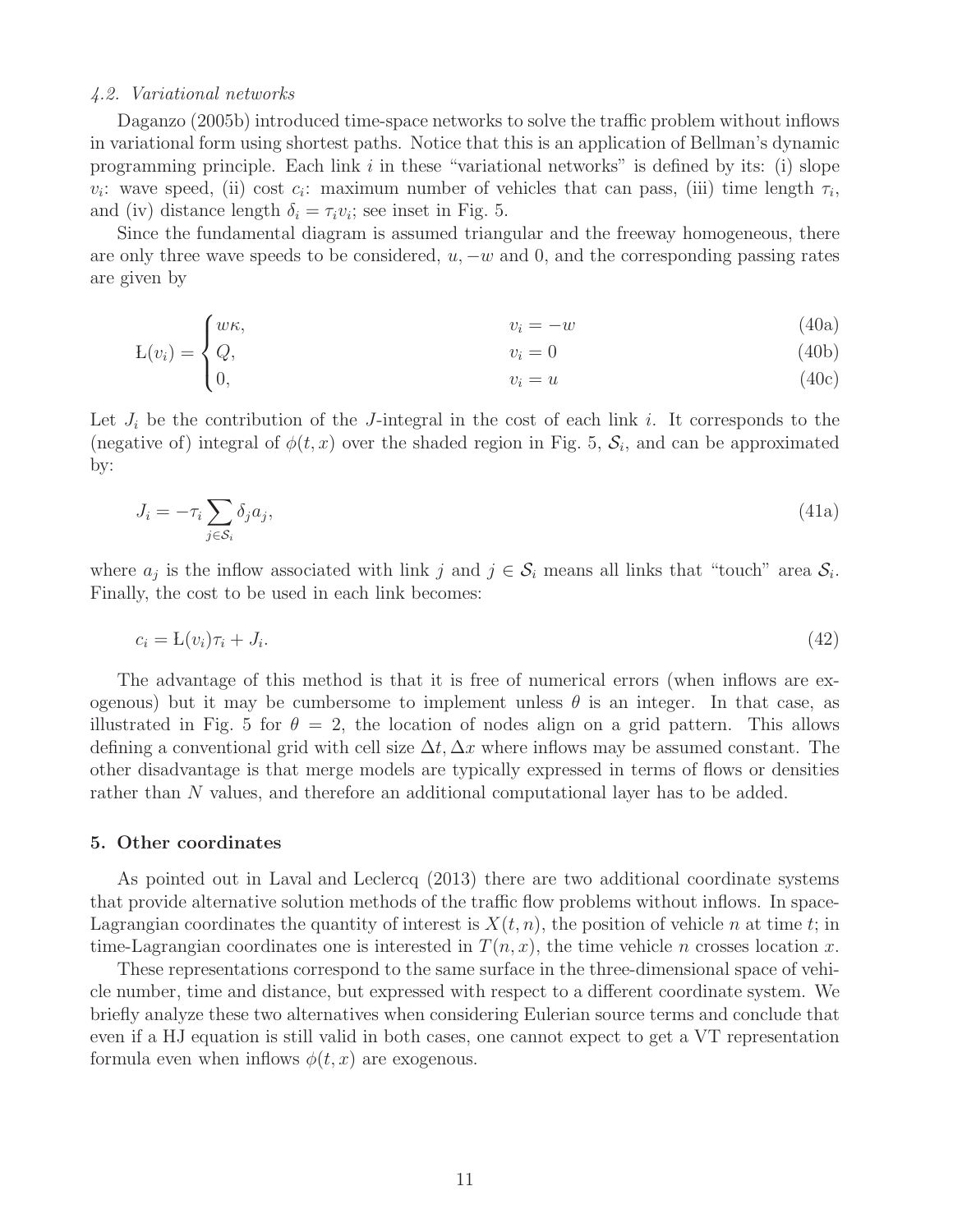# *5.1. Space-Lagrangian coordinates: X-models*

Let  $s(t, n)$  be the spacing of vehicle n at time t. To derive the X-model we multiply the Nmodel (3a) by s to get  $sN_t - sH(k) = s\Phi(t, x)$ . Noting that  $s = -X_n$  and  $sN_t = -X_nN_t = X_t$ , this can be rewritten as:

$$
X_t - V(-X_n) = -X_n \Phi(t, X),\tag{43}
$$

where  $V(s) = sH(1/s)$  is this spacing-speed fundamental diagram. We conclude that (43) is still a HJ PDE but does not admit a VT solution due to the term involving  $X$ . The corresponding conservation law can be obtained by taking the partial derivative with respect to  $n$  of  $(43)$ :

$$
s_t + V(s)_n = -\phi(t, X)s^2 - \Phi(t, X)s_n,
$$
\n(44)

Notice that van Wageningen-Kessels et al. (2013) identified (44) but without the term  $\Phi(t, X) s_n$ using a different approach, and used it to formulate a numerical solution method in the case of discrete inflows.

# *5.2. Time-Lagrangian coordinates: T-models*

Let  $r = T_x$  and  $h = 1/q$  be the pace and the headway of vehicle n at location x, and let  $F(r)$  be the fundamental diagram in this case, i.e.  $h = F(r)$ . Here, the T-model is simply  $F(r) = 1/q$ , where q is given by  $q = N_t - \Phi(t, x)$ , per (5). Noting that  $N_t = 1/T_n$  this can be rewritten as:

$$
T_n - \frac{F(T_x)}{1 + \Phi(T, x)F(T_x)} = 0,\t\t(45)
$$

which, again, is still a HJ PDE but does not admit a VT solution due to the term involving T. The corresponding conservation law can be obtained by taking the partial derivative with respect to x of  $(45)$ :

$$
r_n - \frac{F(r)_x + F(r)^2 \phi(T, x)}{(1 + \Phi(T, x)F(r))^2} = 0.
$$
\n(46)

To summarize, it becomes apparent that in Lagrangian and vehicle number-space coordinates the solution to our problem does not accept VT solutions and therefore becomes more difficult to solve.

#### 6. Discussion

We have shown in this paper that VT solutions to the traffic flow problem exist only in Eulerian coordinates when inflows are exogenous. In all other cases the Hamiltonian is a non-local function of the independent variable, and the corresponding variational may not be possible to formulate. Even in the simplest endogenous linear case (7) the reader can appreciate the mathematical difficulties: using  $\Phi = \Phi(s, N(s, \xi(s)))$  in  $(8a)-(11)$  turns the problem implicit in N, and therefore it is no longer a VT problem.

Improved numerical solution methods for the endogenous case were derived by taking advantage of this insight. In other fields, it appears that solving the extended Riemann problems explicitly considering the inflows has not been possible, and the only alternative has been to use high-resolution Riemann solvers (Schroll and Winther, 1996; LeVeque, 1998). We have shown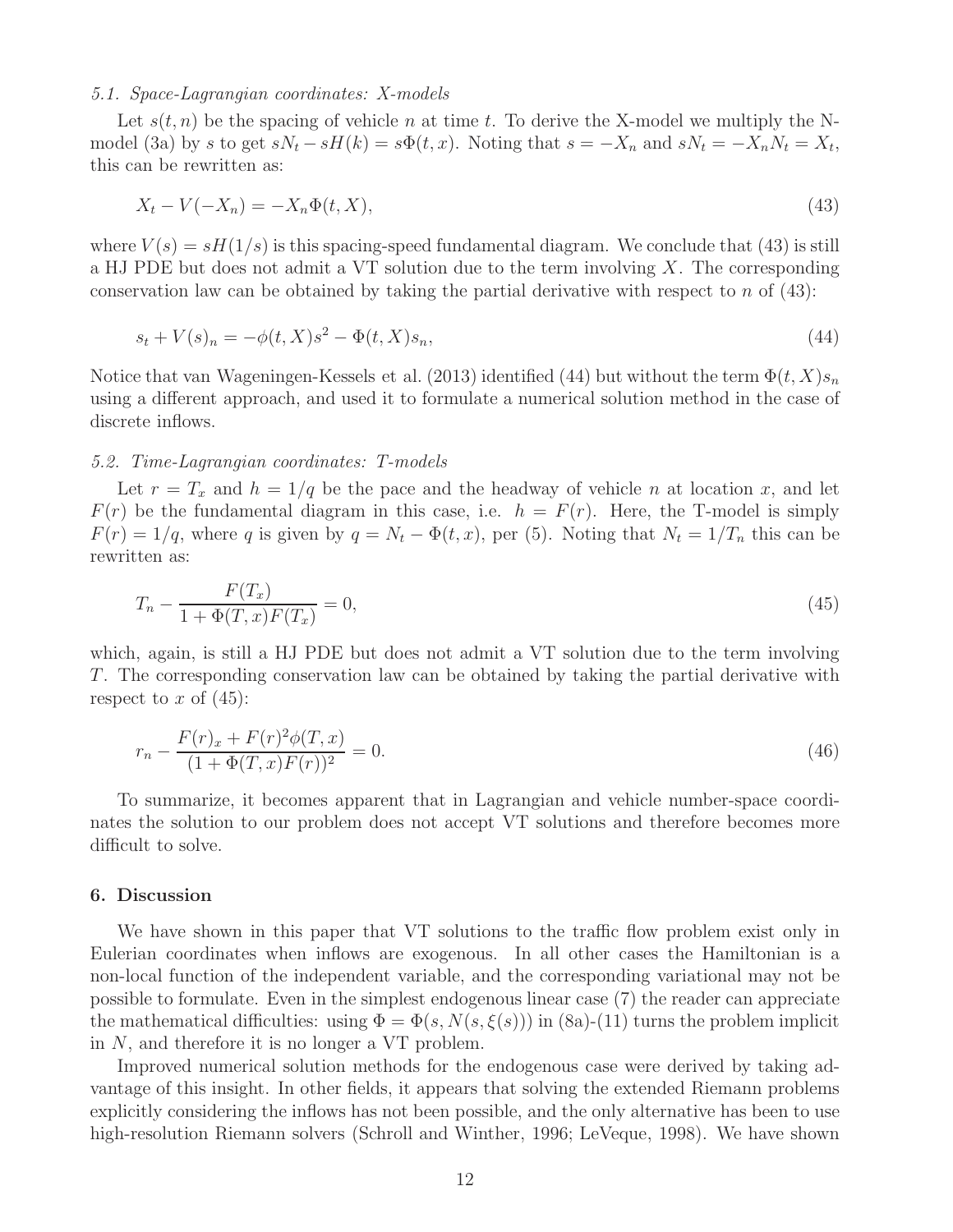that this is not the case in traffic flow, and that the ERP method presented here is indeed more accurate.

A streamlined version of the ERP method could be envisioned that drastically improves computation times with minimal impact in the quality of the solution. To see this, recall that Fig. 4d showed that the candidate  $y_1^*$  was optimal only during the time step where the density approaches the critical density. Based on the discussion following eqn. (40) it is reasonable to conjecture that candidates  $y_1^*, y_2^* \dots y_6^*$  in (32) would be optimal only when a transition takes place. Therefore, the streamlined method would consider only the reduced set  $\mathcal{Y} = \{x_U, x_0, x_D\}$ in (32), which would induce an error only in the time step where the transition occurs. This error can be made arbitrarily small by decreasing  $\Delta t$ . Notice that this does not mean that the continuum solution (32) can be streamlined in this way; this is only possible in discrete time where N-values are updated at each time step.

The implications of our findings in the context of MFD analytical approximation methods considering turns as a continuum inflow are not encouraging. This is because inflows in this case would have to be endogenous for the method to be meaningful, and in such case we have seen that there is no VT solution. This implies that the method of cuts–the only method used so far to provide analytical MFD approximations–is no longer applicable. At the same time, however, a stochastic extension of the method of cuts proved successful in approximating a real-life MFD (Laval and Castrillon, 2015). This would indicate that, at least in the context of the MFD, VT solutions still provide good approximations. Research in this topic is ongoing.

# Acknowledgements

This research was supported by NSF Grants 1055694 and 1301057. The author is grateful for the comments of two anonymous reviewers, which greatly improved the quality of this paper.

# References

# References

- Barron, E., Jensen, R., Liu, W., 1996. Hopf-Lax-type formula for  $u_t + H(u, Du) = 0$ . Journal of Differential Equations 126 (1),  $48 - 61$ .
- Barron, E. N., 2015. Representation of viscosity solutions of hamilton-jacobi equations. Minimax Theory and its Applications 1 (1).
- Costeseque, G., Lebacque, J.-P., 2014a. Discussion about traffic junction modelling: Conservation laws vs Hamilton-Jacobi equations. Discrete and Continuous Dynamical Systems - Series S 7 (3), 411–433.
- Costeseque, G., Lebacque, J.-P., 2014b. A variational formulation for higher order macroscopic traffic flow models: numerical investigation. Transportation Research Part B: Methodological 70, 112–133.
- Daganzo, C. F., 1994. The cell transmission model: A dynamic representation of highway traffic consistent with the hydrodynamic theory. Transportation Research Part B 28 (4), 269–287.
- Daganzo, C. F., 2005a. A variational formulation of kinematic wave theory: basic theory and complex boundary conditions. Transportation Research Part B 39 (2), 187–196.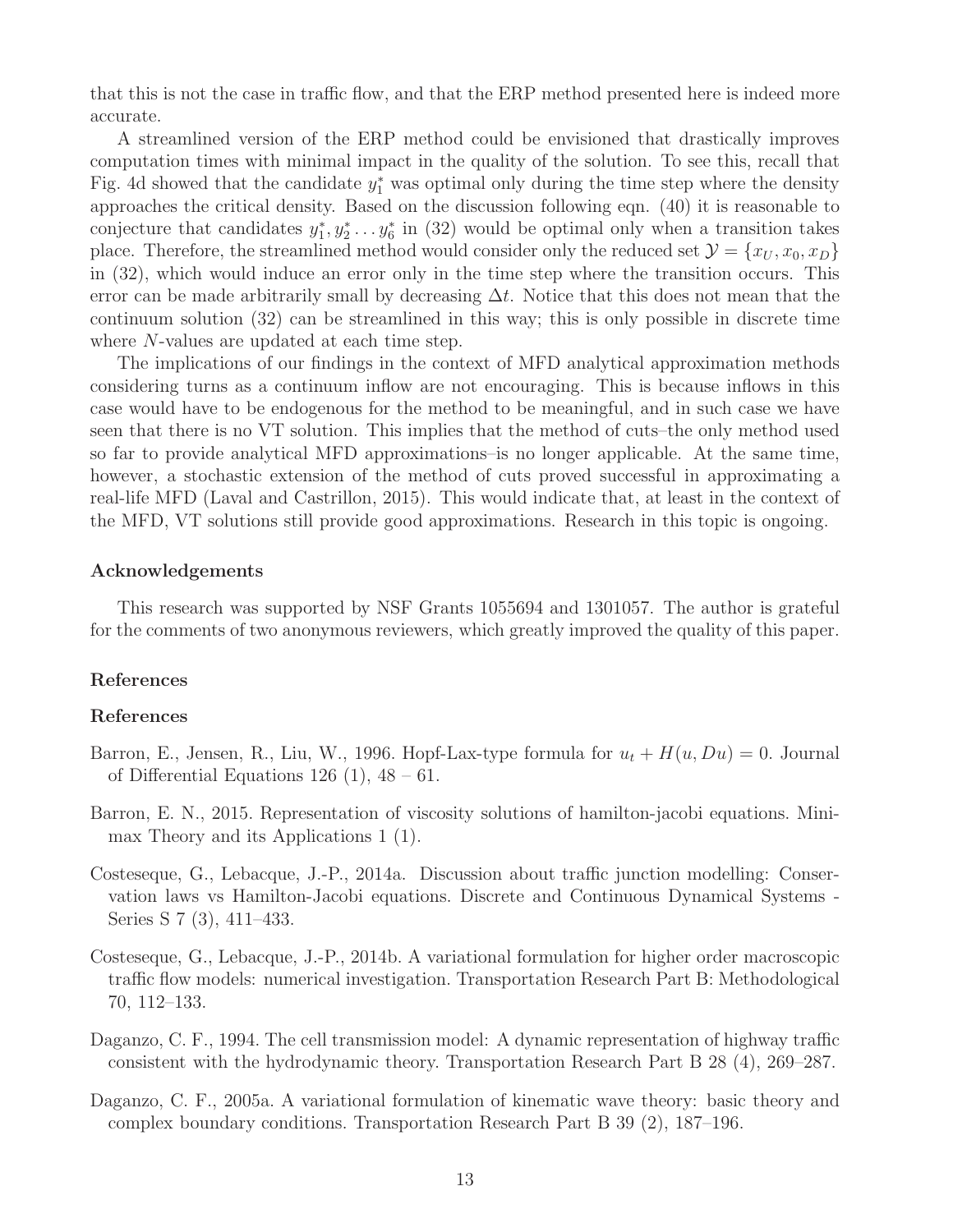- Daganzo, C. F., 2005b. A variational formulation of kinematic waves: Solution methods. Transportation Research Part B: Methodological 39 (10), 934 – 950.
- Daganzo, C. F., 2014. Singularities in kinematic wave theory: Solution properties, extended methods and duality revisited. Transportation Research Part B: Methodological 69, 50 – 59.
- Daganzo, C. F., Geroliminis, N., 2008. An analytical approximation for the macroscopic fundamental diagram of urban traffic. Transportation Research Part B: Methodological 42, 771– 781.
- Evans, L. C., Jun. 1998. Partial Differential Equations (Graduate Studies in Mathematics, V. 19) GSM/19. American Mathematical Society.
- Geroliminis, N., Boyacı, B., 2013. The effect of variability of urban systems characteristics in the network capacity. Transportation Research Part B 46(10), 1576–1590.
- Hopf, E., 1970. On the right weak solution of the cauchy problem for a quasilinear equation of first order. Indiana Univ. Math. J. 19, 483–487.
- Jin, W.-L., 2015. Continuous formulations and analytical properties of the link transmission model. Transportation Research Part B: Methodological 74, 88–103.
- Laval, J., Castrillon, F., 2015. Stochastic approximations for the macroscopic fundamental diagram of urban networks. Transportation Research Part B (In press, also in 21th International Symposium of Transportation and Traffic Theory).
- Laval, J. A., Leclercq, L., 2010. Continuum approximation for congestion dynamics along freeway corridors. Transportation Science (44), 87–97.
- Laval, J. A., Leclercq, L., 2013. The Hamilton-Jacobi partial differential equation and the three representations of traffic flow. Transportation Research Part B 52, 17–30.
- Lax, P. D., 1957. Hyperbolic systems of conservation laws ii. In: Sarnak, P., Majda, A. (Eds.), Communications on Pure and Applied Mathematics. Wiley Periodicals, p. 53717566.
- Leclercq, L., Geroliminis, N., 2013. Estimating MFDs in simple networks with route choice. Transportation Research Part B: Methodological 57, 468–484.
- Leclercq, L., Laval, J. A., Chevallier, E., 2007. The Lagrangian coordinates and what it means for first order traffic flow models. In: Transportation and Traffic Theory 2007. Papers Selected for Presentation at ISTTT17.
- LeVeque, R. J., 1998. Balancing source terms and flux gradients in high-resolution Godunov methods: The quasi-steady wave-propagation algorithm. J. Comput. Phys. 146, 346–365.
- LeVeque, R. L., 1993. Numerical methods for conservation laws. Birkhauser Verlag.
- Lighthill, M. J., Whitham, G., 1955. On kinematic waves. I Flow movement in long rivers. II A theory of traffic flow on long crowded roads. Proceedings of the Royal Society of London 229 (A), 281–345.
- Newell, G. F., 1982. Applications of queueing theory, 2nd Edition. Chapman Hall, London, U.K.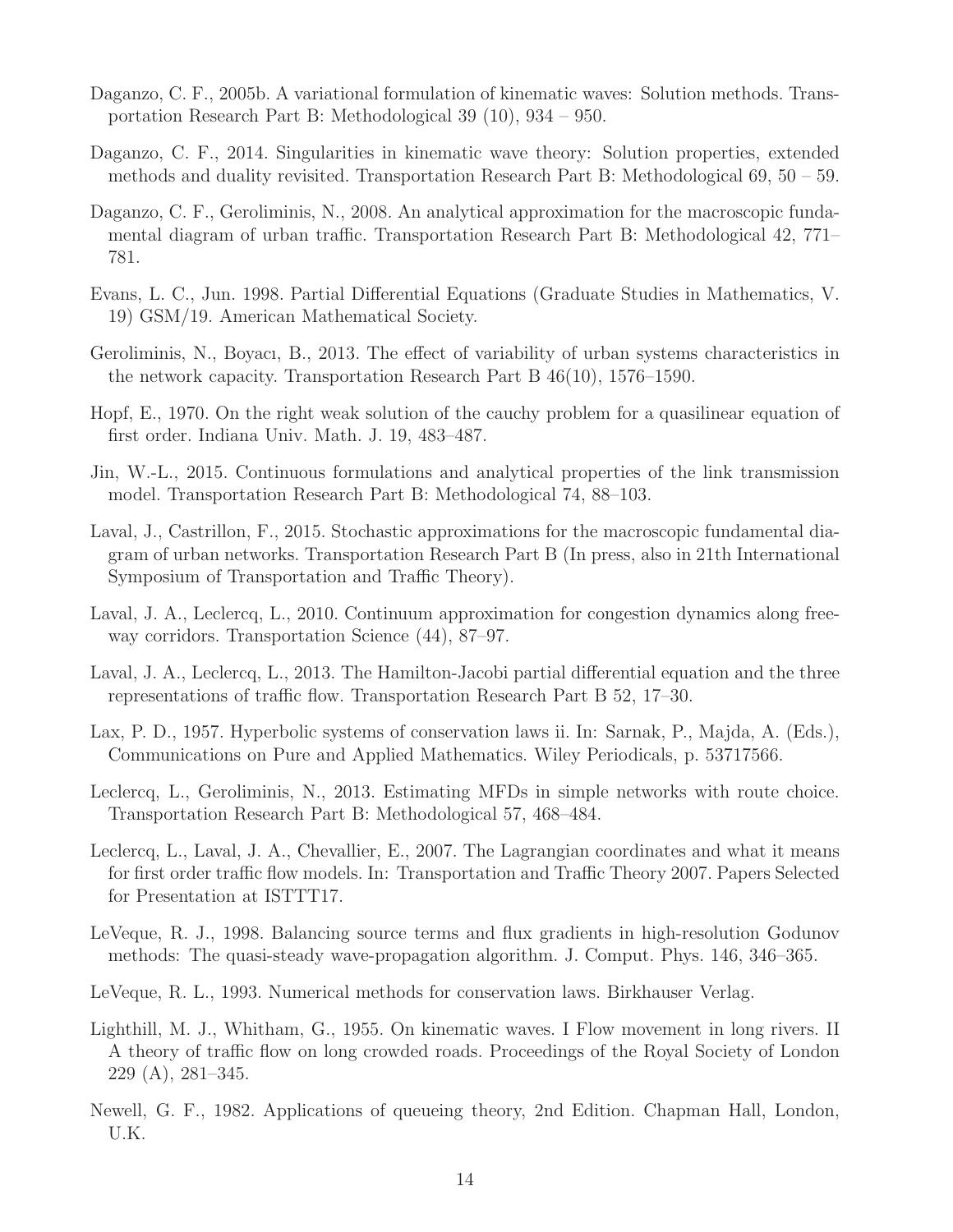

Figure 1: Illustration of key definitions in VT: (a) the initial value problem; (b) the area of the integration to obtain the J-integral.

- Newell, G. F., 1993. A simplified theory of kinematic waves in highway traffic, I general theory, II queuing at freeway bottlenecks, III multi-destination flows. Transportation Research Part B 27 (4), 281–313.
- Olejnik, O., 1957. Discontinuous solutions of non-linear differential equations. Translated by George Biriuk. Am. Math. Soc., Transl., II. Ser. 26, 95–172.
- Richards, P. I., 1956. Shockwaves on the highway. Operations Research (4), 42–51.
- Schroll, H. J., Winther, R., 1996. Finite difference schemes for scalar conservation laws with source terms. IMA J. Numer Anal 16, 201–215.
- van Wageningen-Kessels, F., Yuan, Y., Hoogendoorn, S. P., van Lint, H., Vuik, K., 2013. Discontinuities in the lagrangian formulation of the kinematic wave model. Transportation Research Part C: Emerging Technologies 34, 148 – 161.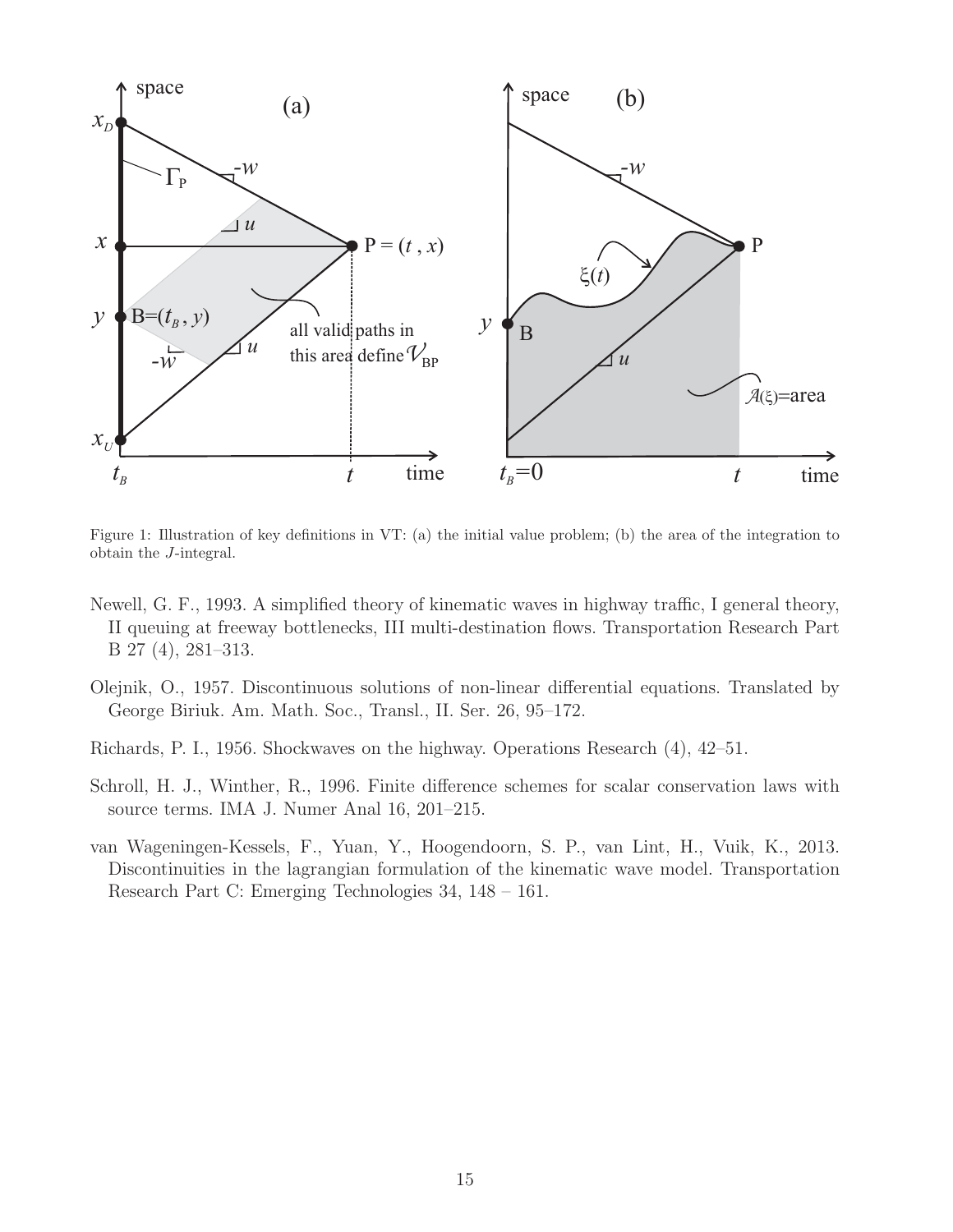

Figure 2: Possible paths to minimize the J-integral: (a) constant initial density; (b) extended Riemann problems.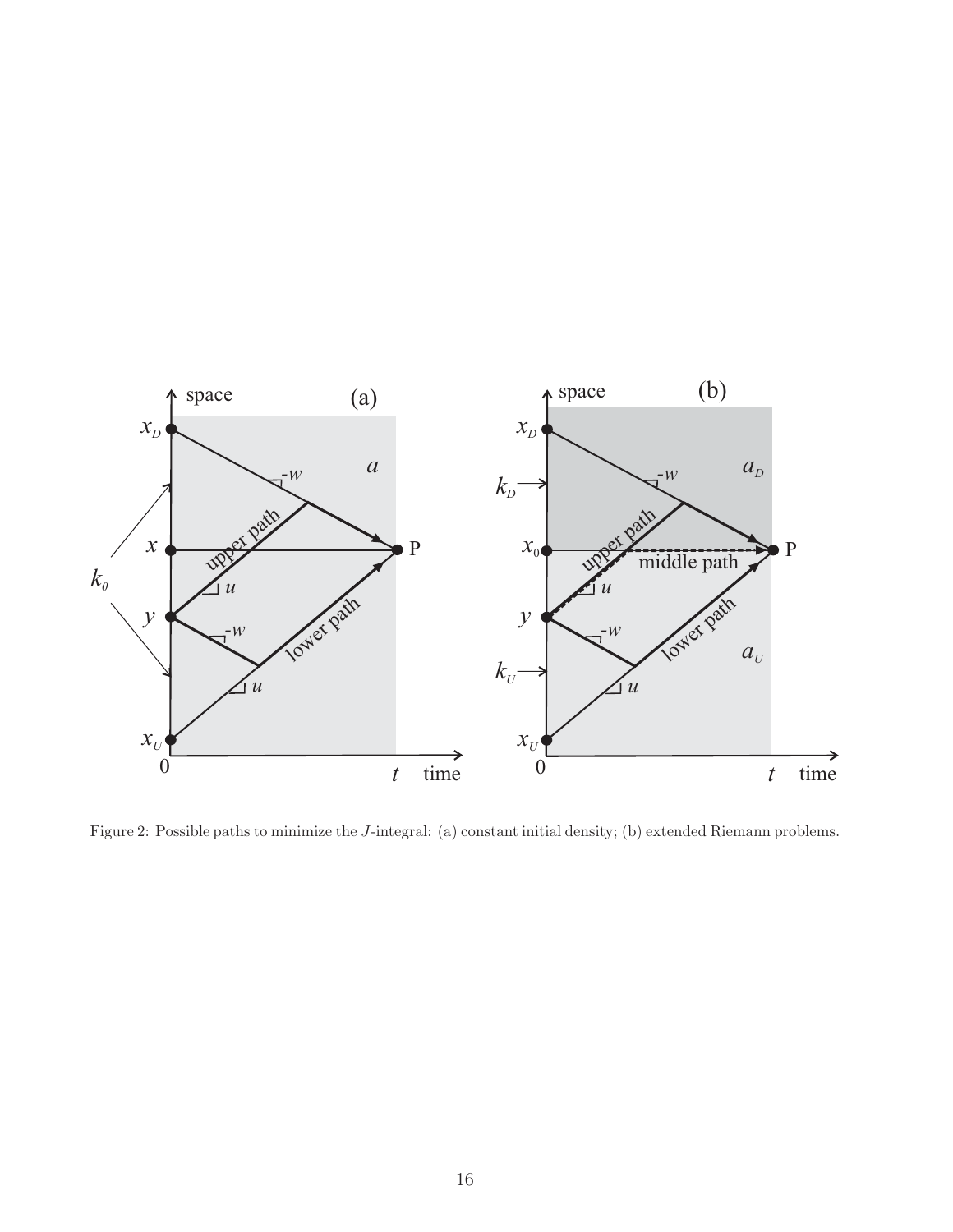

Figure 3: Numerical ERP solution of (38) with  $\Delta t = 1$  s and parameters: freeway length  $L = 20$  km,  $w = 100$ km/hr,  $\kappa = 150 \text{ veh/km}, \theta = 1, a = 0.5Q/L, b = 0.3.$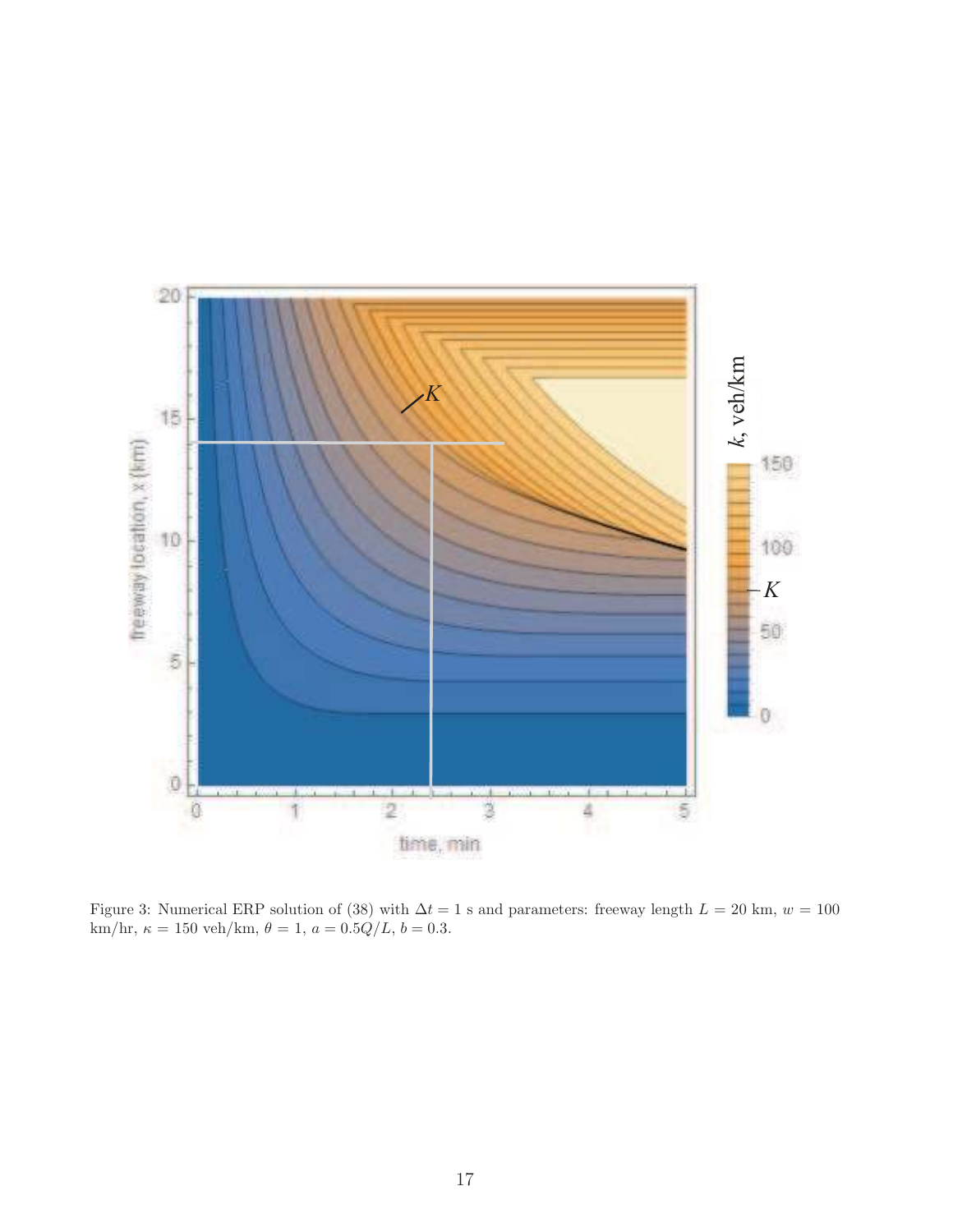

Figure 4: Comparison of the CT rule with the ERP rule solution for the example in §4. (a) and (b): density and flow at  $x = 14$  km, (c) candidate number that minimizes  $f(y)$ , (d) RMSE of each method for varying  $\Delta t$ .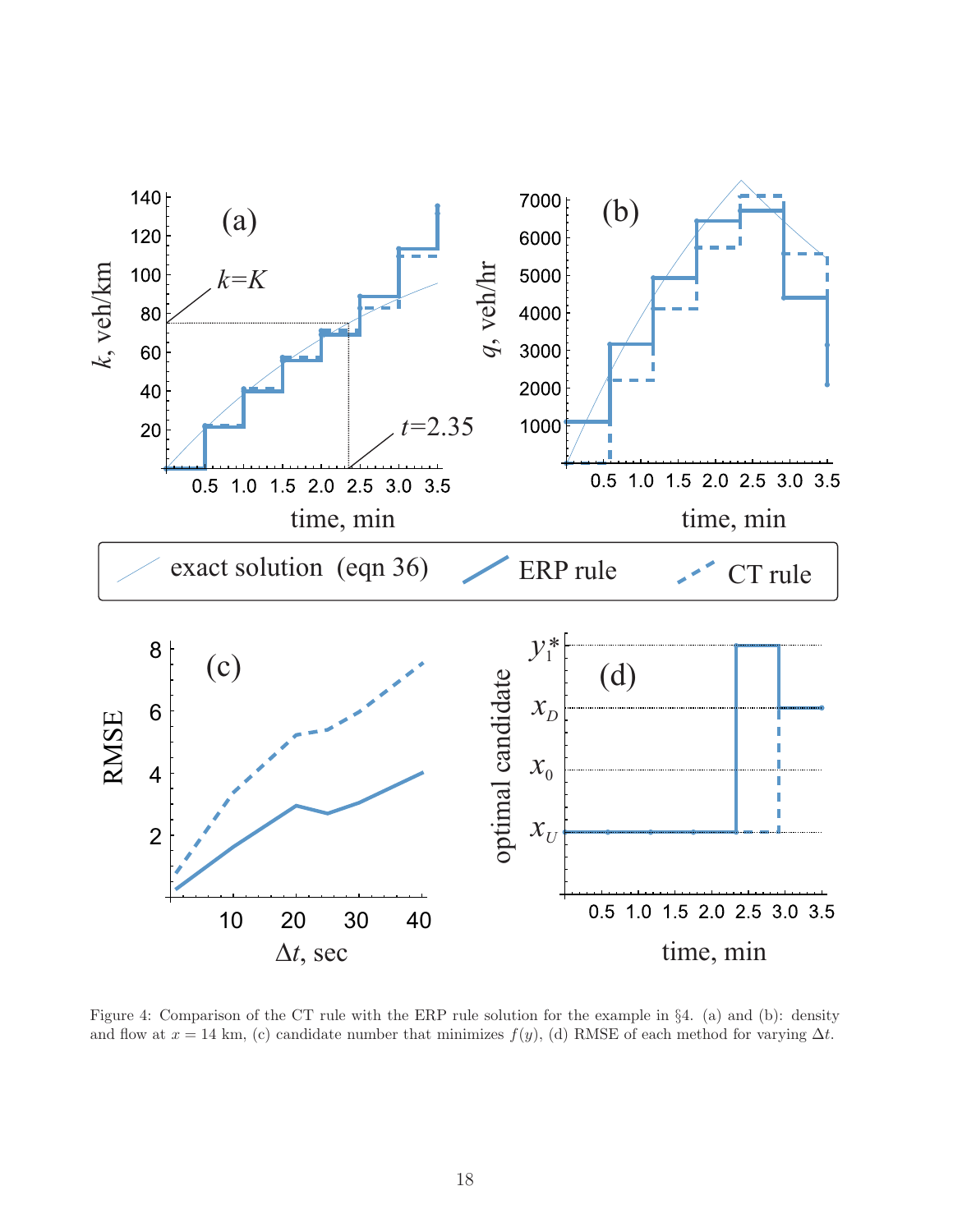

Figure 5: Variational networks: time-space networks to solve the traffic problem with inflows using shortest paths.